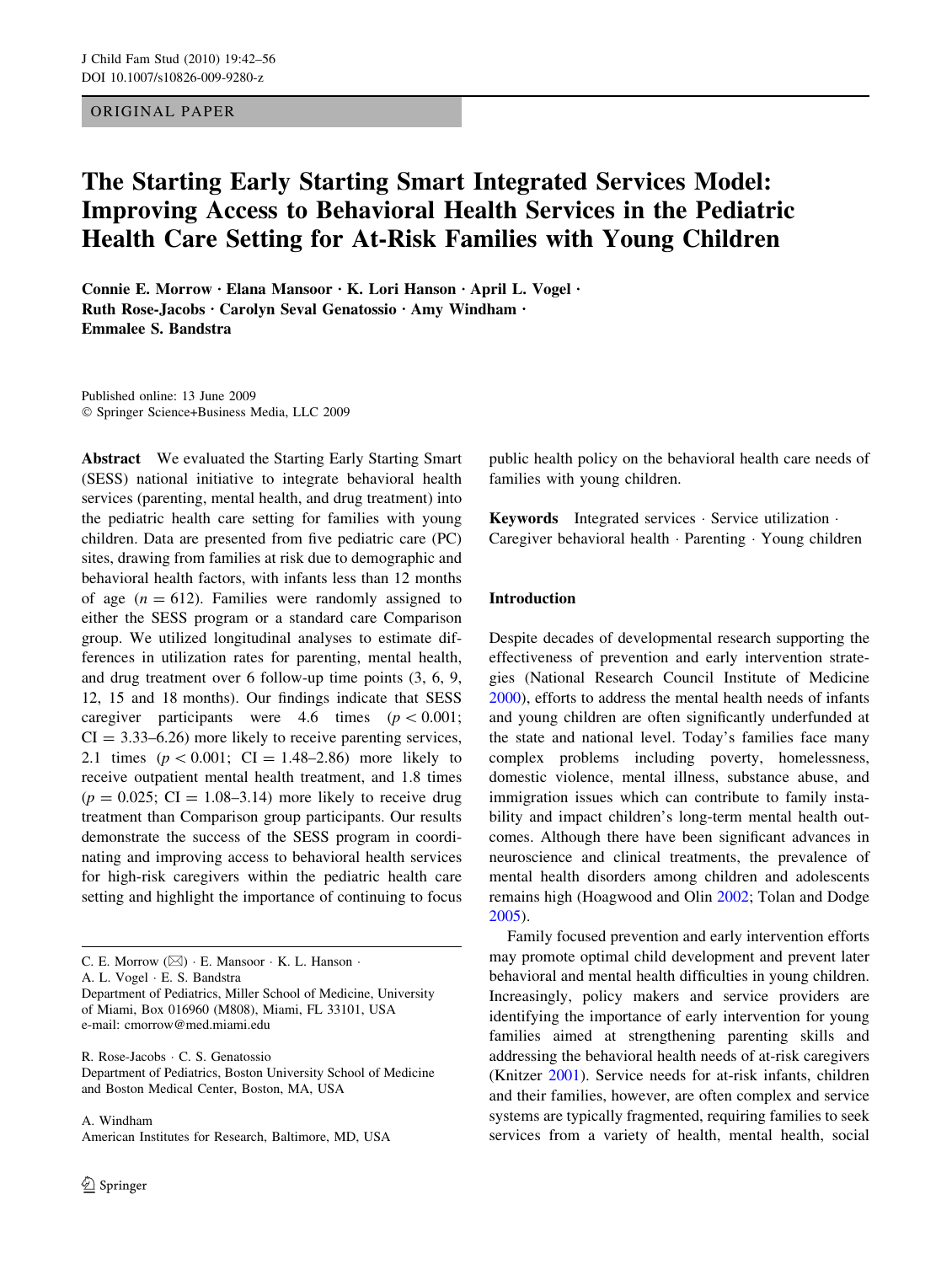service and educational agencies (Farmer 2000; Roberts and Akers 1996). Government reports indicate that 92% of children receiving services from a public service system utilize services from two or more systems, with 19% utilizing services from four or more systems (US Public Health Service 2000). Services may overlap, be duplicated, or directly conflict and may be further limited by restricted geographical areas, hours of operation, complicated eligibility requirements, or long waiting lists. Furthermore, social services are often deficit-oriented and lack a familyfocused emphasis (Bruner 1994; Tolan and Dodge 2005), discouraging families from seeking help. The US Surgeon General's report concludes that ''children and families are suffering because of missed opportunities for prevention and early identification, fragmented services, and low priorities for resources'' (US Public Health Service 2000).

Calls for increased service integration and wrap-around services for families with infants and young children are plentiful in the literature (Knitzer 2001; Poulsen 1994; Roberts and Behl 1996; Tolan and Dodge 2005), yet there are few empirical studies evaluating comprehensive models designed to increase access to coordinated services for at-risk families with young children. As noted in a review by Farmer (2000), most studies have focused on services directed toward narrow and typically severe adult or older child populations (e.g., homeless individuals, school-aged children with severe emotional and behavior disorders, or individuals with developmental disabilities or chronic mental illness). One of the most frequently cited studies of school-aged children, the Fort Bragg Demonstration Project, failed to link greater access to services with improved children's mental health outcomes (Bickman 1996). This study, however, has been criticized for lack of a no-treatment control group, failure to evaluate the effectiveness of the clinical interventions being provided, and inclusion of children with minimal problems receiving only short-term outpatient treatment (Friedman and Burns 1996; Mordock 1997). Additionally, many studies have inadequately matched or small samples. Population and site-specific differences, if not adequately adjusted for, may confound results causing even the most effective systems of care to appear ineffective (Foster et al. 2007).

Caregivers with substance abuse and mental health problems may have difficulty fostering healthy parent– child relationships (Johnson et al. 2002), and their children may be particularly vulnerable to future emotional and behavioral difficulties (Accornero et al. 2002; Anhalt et al. 2007; Leinonen et al. 2003). Effective interventions for atrisk families with infants and young children must address the behavioral health needs of the entire family and reduce barriers to accessing needed family services (Hanson et al. 2001; Knitzer 2001; Roberts and Akers 1996; US Public Health Service 2000). Research suggests that improved developmental outcomes for children occur when family behavioral health needs are adequately met by organized and accessible systems of care (Farmer 2000; Poulsen 1994; Tolan and Dodge 2005; US Public Health Service 2000). The President's New Freedom Commission on Mental Health (2003) calls for improved access to evidence-based child and family-centered mental health treatment, the provision of prevention and intervention services in primary health care settings, and the promotion of mental health in educational and other developmentally appropriate settings in order to improve children's functioning in their homes, schools, and communities. Despite this evolving policy knowledge base, studies evaluating prevention-oriented comprehensive care systems for families with infants and young children have been lacking, especially those that focus on caregiver risk factors such as parenting, mental health and substance abuse issues.

The current report summarizes findings from the Starting Early Starting Smart (SESS) Initiative, a national prevention-oriented movement to improve access and utilization of behavioral health services for families with young children, funded in the late 1990s by a unique public-private partnership between the Substance Abuse and Mental Health Services Administration (SAMHSA) and Casey Family Programs. The primary goal of the SESS Initiative was to develop and disseminate best practices for integrating behavioral health services such as parenting, mental health, and substance abuse services into childfocused, family-friendly settings; including five pediatric health care clinics and seven early childhood education centers across the nation. From a policy perspective, the SESS Initiative reflected the importance of focusing on preventive interventions for very young children and their families, since the infant and preschool years lay a critical foundation for optimizing development and school readiness (Carnegie Corporation of New York & Task Force on Meeting the Needs of Young Child 1994; Hawley 1998; Knitzer 2001; The President's New Freedom Commission on Mental Health 2003).

In the present report, we evaluate the SESS Initiative's goal of increasing access and utilization of behavioral health services in the pediatric health care setting for atrisk families with infants. The pediatric health care setting has been identified as an ideal interface for working with young families to promote optimal parenting and the prevention of mental disorders (Department of Health and Human Services 2001; Lavigne et al. 1999; Tolan and Dodge 2005). For parents of infants and young children, the pediatrician is typically the most frequently visited health professional. Seeking services in the health care environment is viewed as less stigmatizing than at a mental health or drug treatment agency (Department of Health and Human Services 2001), and families are more likely to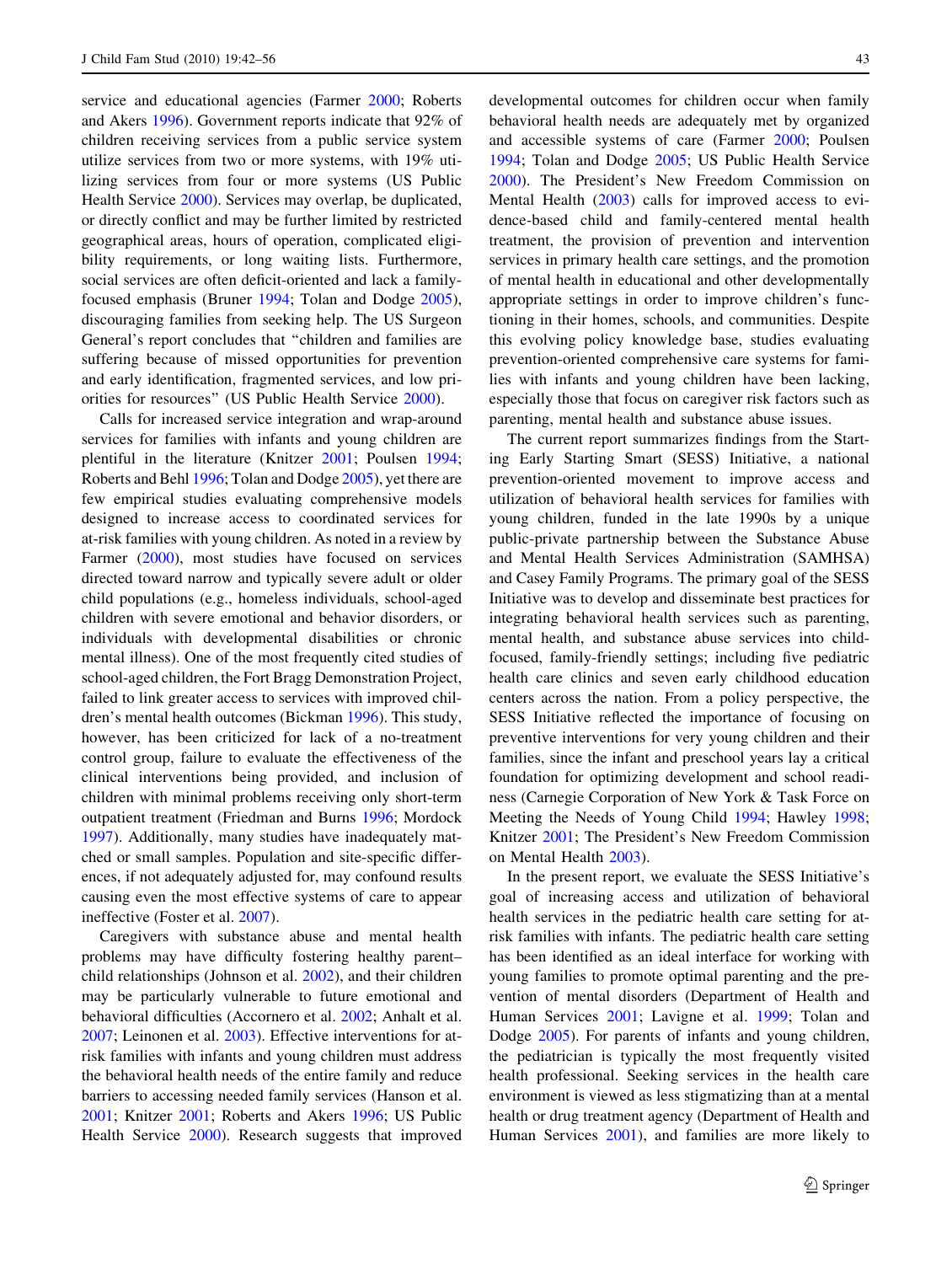pursue a mental health referral when it is made by their primary care physician (Lavigne et al. 1999). In the current report, we analyze combined data from the five pediatric care (PC) sites that participated in the national SESS Initiative. We hypothesize that providing access to parenting, mental health, and drug treatment services to at-risk families with infants within the context of a family-focused model of pediatric health care would result in increased service utilization. We also identify and evaluate important predictors of service utilization, including demographic risk, family history of behavioral health problems, and behavioral health service needs.

## **Method**

# Starting Early Starting Smart Program Characteristics

Study participants were enrolled in the national SESS Initiative. The collaborative SESS study was approved by the Institutional Review Board at each participating site and conducted under a federal Department of Health and Human Services Certificate of Confidentiality. We have focused the current report on describing the service integration results for the five PC sites participating in the national SESS Initiative. In Table 1 we have summarized the community setting and program enrollment characteristics for each SESS PC program. Four of the five programs were administered in affiliation with university-based programs providing oversight and intervention staff. Two had clinic sites located within university medical centers and three had clinic sites located in the community. Two programs targeted newborn infants and their families and the remaining three programs enrolled infants and children through age five.

## Participant Enrollment and Randomization

For the current report we have included data collected at enrollment, and six additional follow-up research visits conducted at 3 months intervals during an 18 months intervention period. Children and their families were randomly assigned to the SESS Intervention or Comparison group (community standard of care) at each PC site. Randomization procedures varied by site but involved either a simple randomization procedure or a randomization blocking procedure utilizing key demographic and risk factor variables. Each site screened and recruited participants according to the targeted risk and exclusionary factors described in Table 1. Within each site, equivalent numbers of SESS and Comparison families were enrolled. Recruitment and identification of families occurred through screening and referral within the clinic setting and/or

through referrals received from associated hospitals and service providers. Several sites also recruited directly from hospital delivery wards where patients were eligible to receive pediatric care from the designated SESS PC Clinic. Each site recruited family participants based on an indicated high-risk population or from a socioeconomically disadvantaged population. Accordingly, participants were not necessarily representative of the larger general population served within each clinic setting.

## Participants

For the current report, we included infants from each site that were less than 12 months at enrollment and whose caregiver completed research measures for the enrollment interview and a minimum of one additional follow-up visit during the 18 months intervention period. We focused on infancy due to the comparability of parenting issues and the types of interventions provided at each site for this age range. Biological or alternative custodial care providers (relative or non-relative foster care) were included as primary caregivers, although at baseline most infants were residing with their birth mothers. Of the original 949 caregiver-child dyads enrolled, 687 were infants at the time of enrollment. Of these, 612 met the above criteria and were included in the present report. For this sample, program retention was 100% at baseline, 84.6% at 3 months, 82.8% at 6 months, 74.8% at 9 months, 73% at 12 months, 74% at 15 months, and 77.1% at 18 months, with 67% of the full 612 cohort having four or more available data points.

Starting Early Starting Smart Pediatric Care Integrated Services Model

The SESS integrated services model is based on a familyfocused intervention framework that can be implemented in diverse community settings and tailored to individual program needs (Hanson et al. 2001). The SESS model focused on increasing access to parenting, mental health, and drug treatment services for at-risk families with young children by making services available directly within the pediatric health care setting, or by facilitating services with collaborating agencies. Each of the SESS PC sites employed a multidisciplinary team including case managers or family advocates, and parenting and mental health specialists. The multidisciplinary team at each site functioned to ensure streamlined, integrated services were delivered in accord with family service needs. Family participants at each site were offered core SESS services that included case management and home visits by a coordinating case manager, family-focused service planning that included family participation, assistance with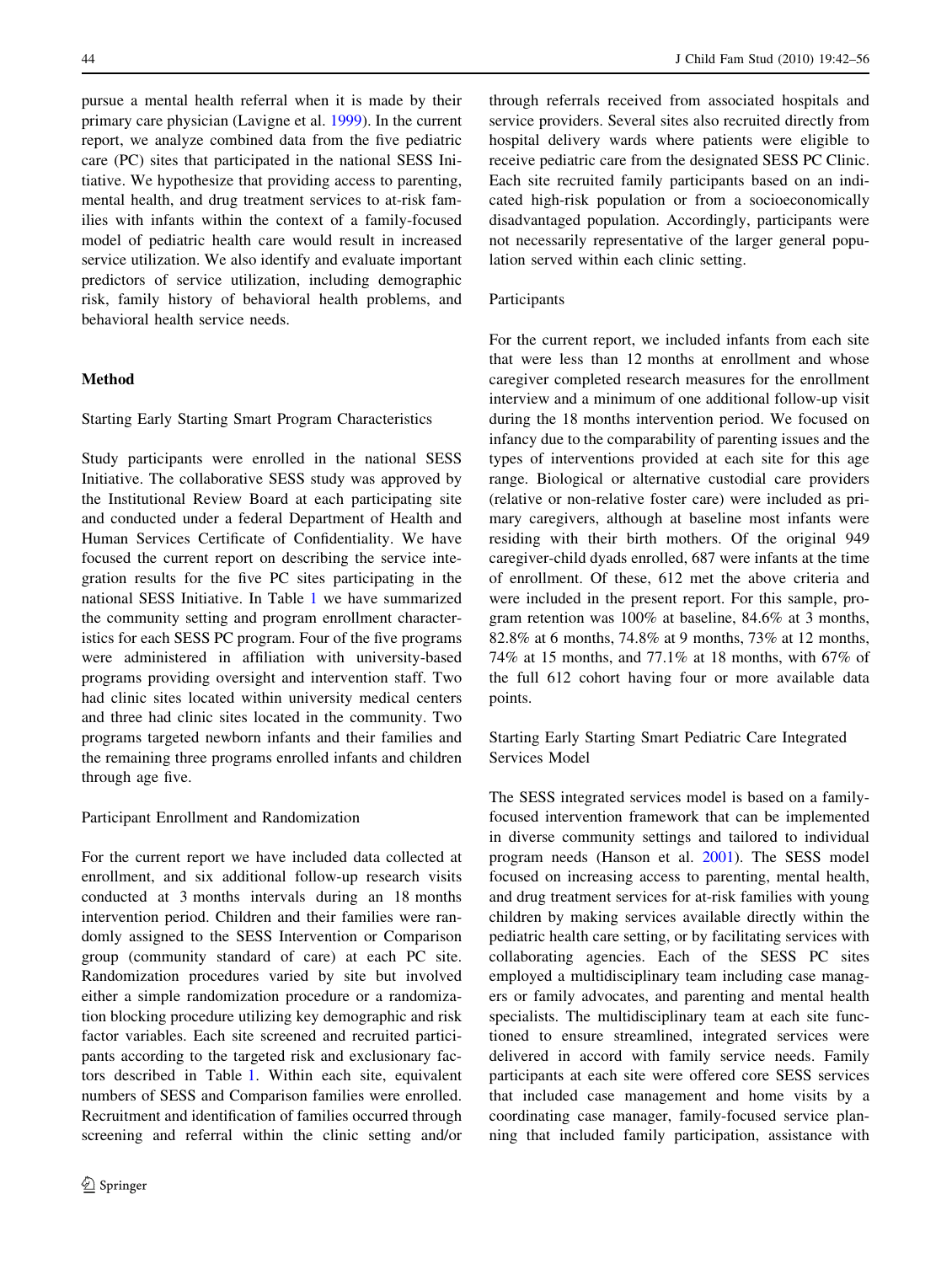| Table 1 SESS pediatric care setting description                                                            |                                                                                                                                                                                                         |                                                                                                                                                                                                                                                                                                                        |                                                                                                        |                                           |                                   |
|------------------------------------------------------------------------------------------------------------|---------------------------------------------------------------------------------------------------------------------------------------------------------------------------------------------------------|------------------------------------------------------------------------------------------------------------------------------------------------------------------------------------------------------------------------------------------------------------------------------------------------------------------------|--------------------------------------------------------------------------------------------------------|-------------------------------------------|-----------------------------------|
|                                                                                                            | Miami, FL<br>$UM^a$                                                                                                                                                                                     | Boston, MA<br>$BMC^b$                                                                                                                                                                                                                                                                                                  | Albuquerque, NM<br>UNM <sup>c</sup>                                                                    | Columbia, MO<br>$UM-C^d$                  | Spokane, WA<br>CFP <sup>e</sup>   |
| Geographic population                                                                                      | Urban                                                                                                                                                                                                   | Urban                                                                                                                                                                                                                                                                                                                  | Urban/suburban                                                                                         | Urban                                     | Urban                             |
| Clinic setting                                                                                             | Community                                                                                                                                                                                               | Medical center                                                                                                                                                                                                                                                                                                         | Medical center                                                                                         | Community                                 | Community                         |
| Child's enrollment age                                                                                     | Birth-3 months                                                                                                                                                                                          | Birth-2 months                                                                                                                                                                                                                                                                                                         | Birth-3 years                                                                                          | Birth-5 years                             | Birth-30 months                   |
| Total cohort enrollment                                                                                    |                                                                                                                                                                                                         |                                                                                                                                                                                                                                                                                                                        |                                                                                                        |                                           |                                   |
| SESS                                                                                                       | 121                                                                                                                                                                                                     | 100                                                                                                                                                                                                                                                                                                                    | 110                                                                                                    | 78                                        | 66                                |
| Comparison                                                                                                 | $\overline{2}$                                                                                                                                                                                          | 103                                                                                                                                                                                                                                                                                                                    | 112                                                                                                    | 11                                        | 67                                |
| identified risk factors targeted<br>(caregivers with one or more<br>Enrollment criteria<br>for enrollment) | stress<br>Identified family substance<br>problems or parenting<br>use or mental health                                                                                                                  | Socioeconomic risk <sup>t</sup>                                                                                                                                                                                                                                                                                        | problems, domestic violence,<br>Identified family substance<br>use or mental health<br>or teen parents | Parenting stress                          | Documented child<br>abuse/neglect |
| Exclusionary criteria                                                                                      | retardation), HIV seropositivity<br>severe caregiver psychiatric or<br>schizophrenia, bipolar, mental<br>cognitive impairment (e.g.,<br>or maternal age $\lt 17$ years<br>Gestational age $<$ 32 weeks; | major congenital malformations<br>severe caregiver psychiatric or<br>cognitive impairment, HIV, or<br>Gestational age $<$ 35 weeks;<br>or neonatal intensive care;<br>maternal age $<$ 17 years                                                                                                                        | Residence beyond 40 miles of<br>metropolitan Albuquerque                                               | Residence beyond the<br>Boone County area | None                              |
|                                                                                                            |                                                                                                                                                                                                         | Note: The UM, BMC, UNM, and UM-C Programs were all implemented in affiliation with a University Medical School; CFP is a private foundation                                                                                                                                                                            |                                                                                                        |                                           |                                   |
| <sup>a</sup> University of Miami (UM)                                                                      |                                                                                                                                                                                                         |                                                                                                                                                                                                                                                                                                                        |                                                                                                        |                                           |                                   |
| <sup>b</sup> Boston Medical Center, Boston University (BMC)                                                |                                                                                                                                                                                                         |                                                                                                                                                                                                                                                                                                                        |                                                                                                        |                                           |                                   |
| <sup>c</sup> University of New Mexico (UNM)                                                                |                                                                                                                                                                                                         |                                                                                                                                                                                                                                                                                                                        |                                                                                                        |                                           |                                   |
| <sup>d</sup> University of Missouri-Columbia 09-C)                                                         |                                                                                                                                                                                                         |                                                                                                                                                                                                                                                                                                                        |                                                                                                        |                                           |                                   |
| <sup>e</sup> Casey Family Partners (CFP)                                                                   |                                                                                                                                                                                                         |                                                                                                                                                                                                                                                                                                                        |                                                                                                        |                                           |                                   |
|                                                                                                            |                                                                                                                                                                                                         | <sup>f</sup> All mothers giving birth at BMC were approached if they were planning to receive Pediatric Primary Care at BMC and did not meet any exclusionary criteria. The majority of this population<br>was considered to be at socioeconomic risk, coming from low-income backgrounds with public health insurance |                                                                                                        |                                           |                                   |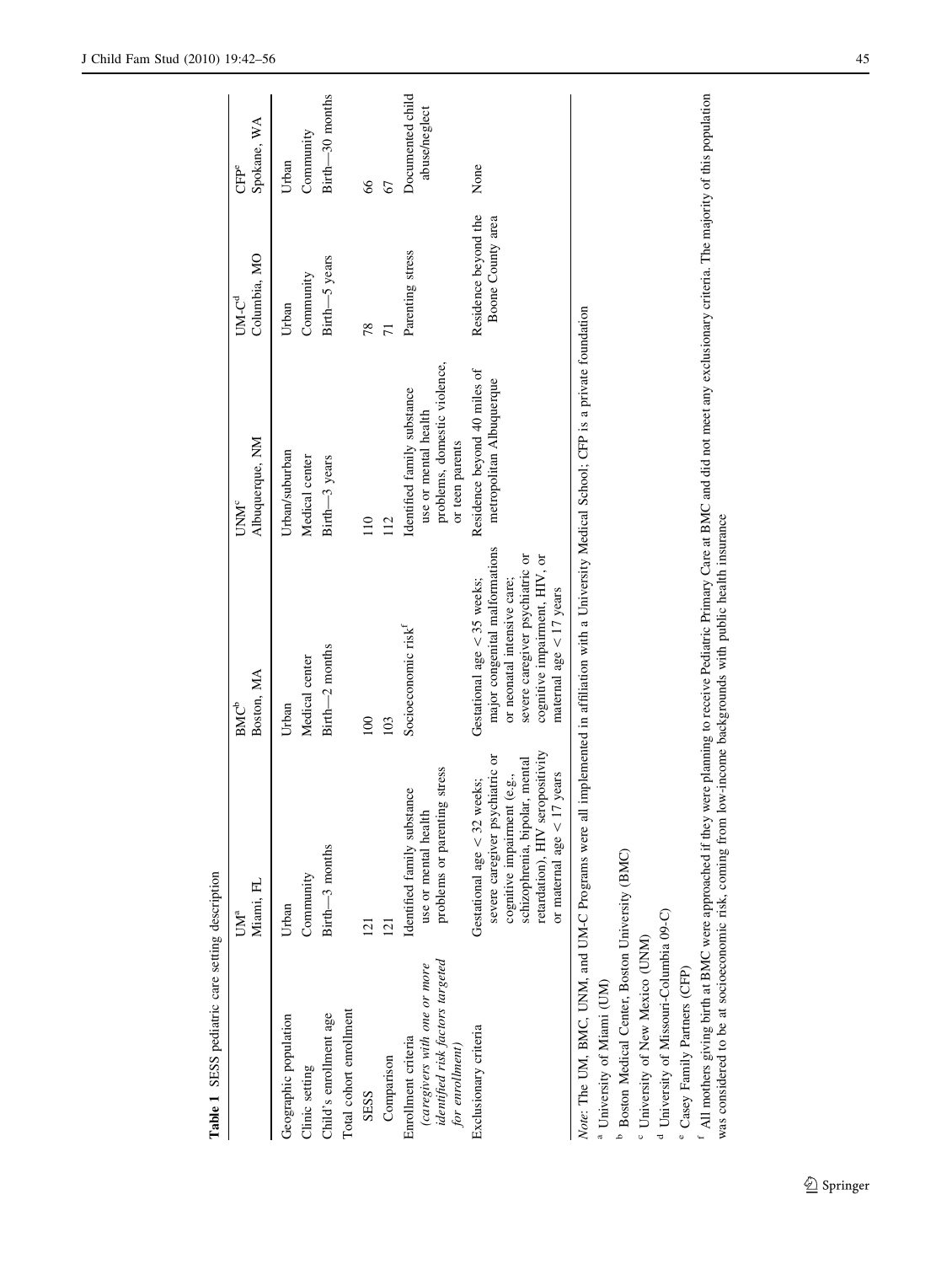attainment of basic service needs, and access to parenting support and education. Case managers were responsible for following family participants over time and coordinating services for the family within the integrated system of care developed at each site. The SESS PC sites placed significant emphasis on providing culturally sensitive services developed with input and guidance from involved family members. Each site also offered parenting support and education services, although the specific parenting curriculums varied depending on site-specific needs and demographics, and ranged from individual home-based sessions to established group curriculums. Additional mental health and substance abuse services were made available to caregivers as needed at each site, either through facilitated referral processes with collaborating agencies or directly by SESS staff. The SESS service integration model also involved structured collaborative relationships with other behavioral health service providers in the community and typically involved streamlined referral and waitlist processes, on-site co-staffing, and regular cross-agency communication.

Comparison group families at each SESS site received the community standard of care. This typically involved linkage referrals to other agencies for identified service needs made by the pediatric care provider, but not ongoing service coordination and follow-up.

# Data Collection Procedures

Data were collected in accord with guidelines established by the SESS National Steering Committee, comprised of evaluation and program representatives from each of the five PC and seven early childhood sites and the Data Coordinating Center, as well as representatives from the funding agencies and relevant contributing experts. The Steering Committee met monthly during the year preceding program enrollment and data collection to develop the comprehensive cross-site evaluation protocol and data collection procedures implemented by all SESS sites. Research staff from each site participated in training provided by the Data Coordinating Center prior to the onset of data collection to address instrumentation issues and ensure common data collection methods. At all SESS sites the data were gathered via caregiver self-report on a standardized survey instrument administered by independent research interviewers masked to the caregiver's study status (SESS vs. Comparison). Each site provided monetary incentives (\$20–\$50) for caregiver participation in data collection visits, as well as small gift incentives for the child. The data collection schedule occurred at program enrollment, and at 6, 12, and 18 months following program enrollment. Additional service utilization data was also collected for the 3, 9, and 15 month follow-up intervals.

The standardized SESS data collection measures were available in English, Spanish, and Creole, and bicultural interviewers were utilized as needed. Data from each SESS site were sent to the SESS Data Coordinating Center for quality assurance and computerized entry into the National SESS Collaborative data base, our source of data for this report.

## Measures

## Psychosocial Interview

A standardized interview developed by the SESS Steering Committee was used to collect baseline demographic data. Caregivers were interviewed regarding basic demographic information, family composition and living arrangements, educational and employment history, insurance status, and other important psychosocial factors. We drew the demographic data presented in Tables 2 and 3 from this interview. These variables were also used in the calculation of the demographic risk and propensity scores described below.

#### Service Access and Utilization Interview

The service access and utilization interview (SAUS) was developed by the SESS Steering Committee to measure service utilization across the scope of social, physical and behavioral health services for children and caregivers and was administered at baseline/program enrollment and the six follow-up time points. For the present report, we have focused on the following caregiver behavioral health outcomes: parenting (individual and group formats) and mental health and drug treatment (outpatient and inpatient/ residential). As part of the SESS standardized cross-site evaluation, each outcome on the SAUS Interview was assessed for the 3 months time period preceding the research interview, and questions were branched to indicate receipt of services (yes/no). If endorsed, the number and type of service visits during the specified time interval were assessed as follows:

Parenting Services Caregivers were asked to report the number of parenting group sessions and individual ''meetings or helping sessions'' they received during the 3 months recall period.

Outpatient Mental Health Treatment Caregivers were asked to report the number of service visits in which they ''talked to a counselor, therapist, doctor, or other professional for problems with your emotions or nerves, or coping with stress,'' or in which they ''participated in a support group to help with your emotions or to help you cope with stress''. If the counseling services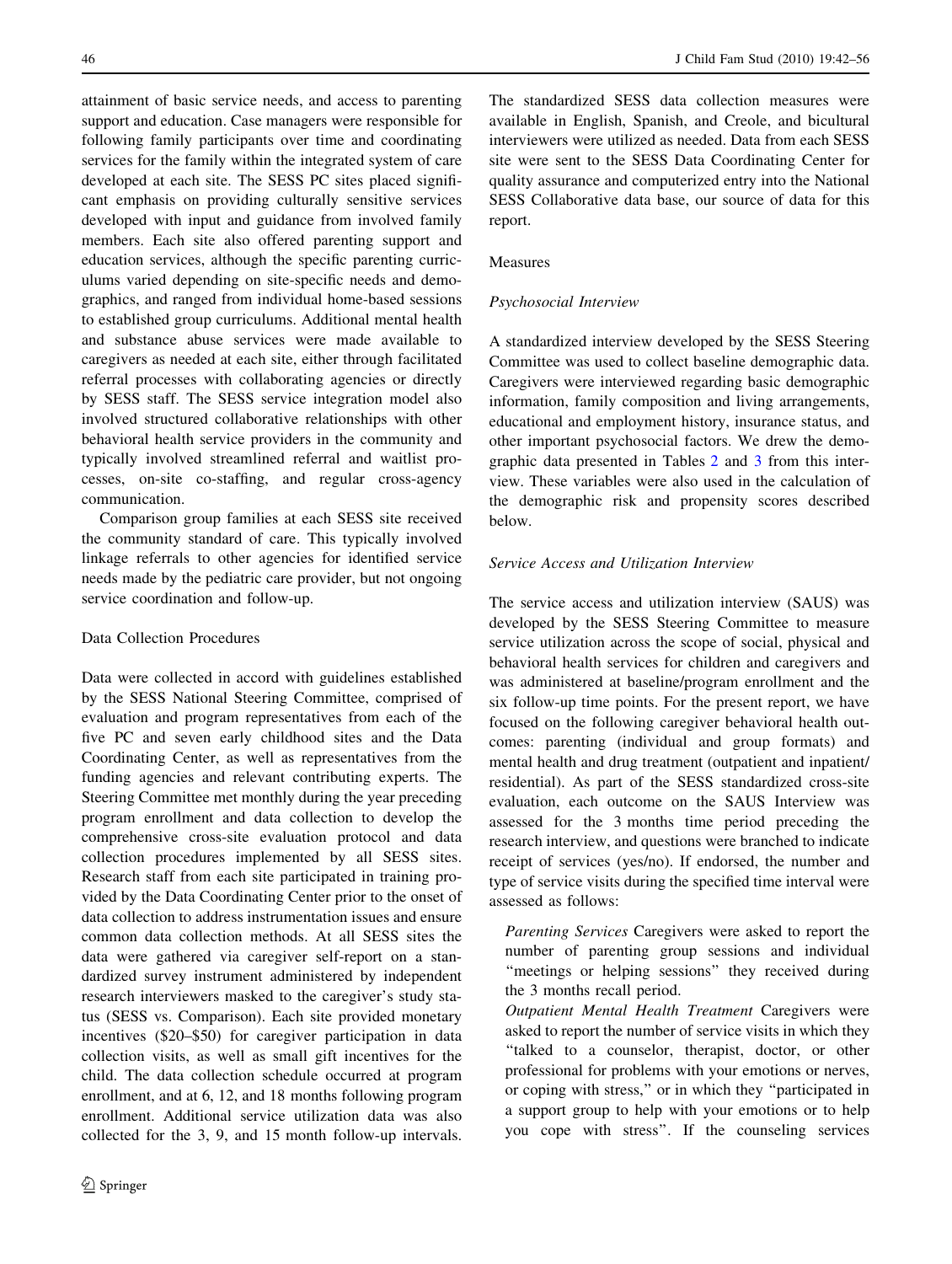#### Table 2 Baseline child/caregiver demographics by SESS PC site

|                                    | UM <sup>a</sup><br>Miami, FL<br>M or $%$ SD | $BMC^b$<br>Boston, MA<br>M or % SD | UNM <sup>c</sup><br>Albuquerque, NM<br>M or % SD | $\ensuremath{\text{UM-}\mathbf{C}}^{\text{d}}$<br>Columbia, MO<br>M or % SD | CFP <sup>e</sup><br>Spokane, WA<br>M or $%$ SD |
|------------------------------------|---------------------------------------------|------------------------------------|--------------------------------------------------|-----------------------------------------------------------------------------|------------------------------------------------|
| Participating infants (<12 months) | 236                                         | 185                                | 103                                              | 47                                                                          | 41                                             |
| Child age (months)                 | 0.8(0.7)                                    | 0.1(0.7)                           | 2.3(3.1)                                         | 4.5(4.1)                                                                    | 5.5(4.2)                                       |
| Child gender (male)                | 48.7%                                       | 50.8%                              | 53.6%                                            | 44.7%                                                                       | 43.9%                                          |
| Child race/ethnicity               |                                             |                                    |                                                  |                                                                             |                                                |
| Caucasian                          | 1.7%                                        | $4.3\%$                            | 17.5%                                            | 31.9%                                                                       | 68.3%                                          |
| African-American                   | 59.3%                                       | 65.9%                              | 3.9%                                             | 36.2%                                                                       | 4.9%                                           |
| Hispanic                           | 26.3%                                       | 9.2%                               | 47.6%                                            | 2.1%                                                                        | $0.0\%$                                        |
| Multi-racial                       | 10.6%                                       | 14.1%                              | 24.3%                                            | 25.5%                                                                       | 26.8%                                          |
| Other                              | 2.1%                                        | 6.5%                               | 6.8%                                             | 4.3%                                                                        | $0.0\%$                                        |
| Child resides with                 |                                             |                                    |                                                  |                                                                             |                                                |
| Both parents                       | 33.5%                                       | 51.9%                              | 41.7%                                            | 40.4%                                                                       | 34.1%                                          |
| Mother                             | 61.4%                                       | 48.1%                              | 57.3%                                            | 57.4%                                                                       | 61.0%                                          |
| Father                             | $0.0\%$                                     | $0.0\%$                            | $1.0\%$                                          | $0.0\%$                                                                     | 2.4%                                           |
| Other                              | 5.1%                                        | $0.0\%$                            | $0.0\%$                                          | 2.1%                                                                        | 2.4%                                           |
| Child has health insurance         | 60.2%                                       | 61.6%                              | 58.3%                                            | 100.0%                                                                      | 97.6%                                          |
| Caregiver characteristics          |                                             |                                    |                                                  |                                                                             |                                                |
| Age (years)                        | 26.7(8.0)                                   | 27.4(6.1)                          | 23.2(6.8)                                        | 23.4(5.3)                                                                   | 23.9(9.1)                                      |
| Gender (female)                    | 98.2%                                       | 99.5%                              | 99.0%                                            | 95.7%                                                                       | 87.8%                                          |
| Married                            | 11.9%                                       | 34.6%                              | 25.2%                                            | 27.7%                                                                       | 24.4%                                          |
| High school graduate               | 42.8%                                       | 74.6%                              | 38.8%                                            | 57.4%                                                                       | 36.6%                                          |
| Employed (either caregiver)        | 43.2%                                       | 62.7%                              | 49.5%                                            | 55.3%                                                                       | 26.8%                                          |
| Welfare recipient                  | 36.0%                                       | 23.2%                              | 38.8%                                            | 36.2%                                                                       | 63.4%                                          |
| Has health insurance               | 69.1%                                       | 96.8%                              | 59.2%                                            | 87.2%                                                                       | 87.8%                                          |
| English is primary language        | 84.7%                                       | 84.3%                              | 96.1%                                            | 100.0%                                                                      | 100.0%                                         |
| Household size                     | 5.0(1.9)                                    | 4.3(1.5)                           | 4.9(1.8)                                         | 3.9(1.5)                                                                    | 3.9(1.7)                                       |

<sup>a</sup> University of Miami (UM)

**b** Boston Medical Center (BMC)

<sup>c</sup> University of New Mexico (UNM)

<sup>d</sup> University of Missouri-Columbia (M-C)

<sup>e</sup> Casey Family Partners (CFP)

included treatment for drug or alcohol use, the sessions were coded as drug treatment.

Outpatient Drug Treatment Caregivers were asked to report the number of outpatient service visits where they received help from a counselor, doctor, treatment program or program due to ''problems with using alcohol or other drugs''. Daily attendance was counted as a service unit.

Inpatient Mental Health and Residential Drug Treatment Caregivers were asked to report whether they had been ''admitted for an overnight stay to get help for problems with your emotions, nerves, or your use of alcohol or drugs'' and to specify the reason and the duration of each stay in days. Inpatient mental health and drug treatment were coded in number of stays and the duration of each stay.

## Brief Symptom Inventory (Derogatis and Spencer 1999)

The brief symptom inventory (BSI) is a 53-item self-report measure of psychological symptoms assessed for the 7-day period preceding administration. It measures global psychiatric distress and includes items assessing depression, anxiety, somatization, obsessive-compulsive behaviors, interpersonal sensitivity, hostility, phobic anxiety, paranoid ideation, and psychoticism. The BSI was normed for nonpatient populations and has been reliability/validity tested in over 335 research studies. Internal consistency reliability coefficients for all nine dimensions reportedly range from .71 to .85 and test-retest reliabilities over a 2-week period range from .68 to .91 for the scales, and from .80 to .87 for the global indices. Moderate to excellent convergent validity with the Symptom Checklist-90 (SCL-90) and the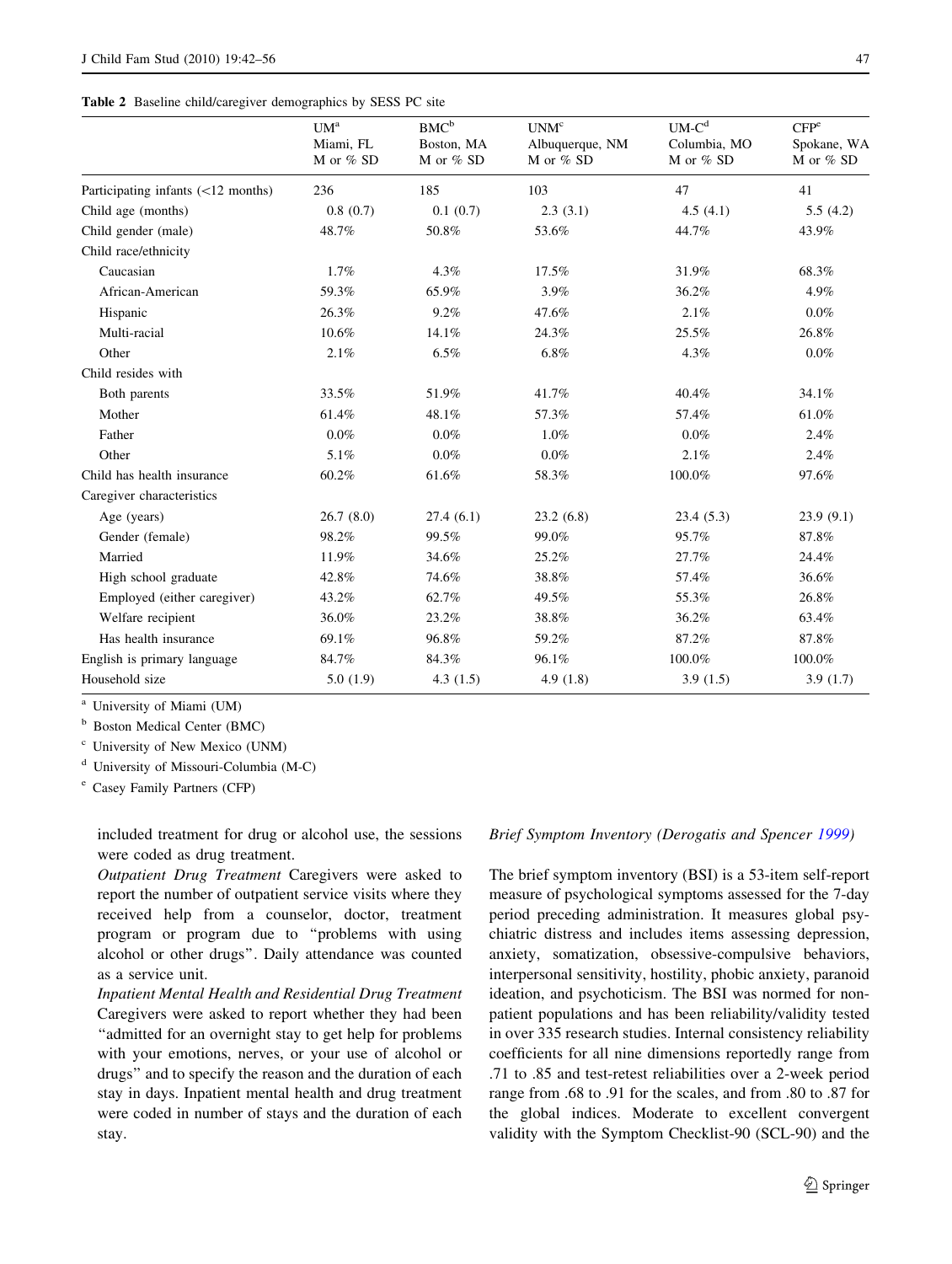Table 3 Baseline child/caregiver demographics for the combined SESS PC cohort

|                                              | SESS program<br>M or $%$ SD | Comparison<br>M or % SD |
|----------------------------------------------|-----------------------------|-------------------------|
| Participating infants $(< 12$ months)        | 308                         | 304                     |
| Child age (months)                           | 1.4(2.6)                    | 1.4(2.7)                |
| Child gender (male)                          | 52.9%                       | 47.0%                   |
| Child race/ethnicity                         |                             |                         |
| Caucasian                                    | 12.7%                       | 11.2%                   |
| African-American                             | 48.4%                       | 44.7%                   |
| Hispanic                                     | 18.8%                       | 23.4%                   |
| Mixed                                        | 16.9%                       | 15.5%                   |
| Other                                        | $3.2\%$                     | 5.3%                    |
| Child resides with                           |                             |                         |
| Both parents                                 | 41.9%                       | 40.1%                   |
| Mother                                       | 54.9%                       | 57.9%                   |
| Father                                       | $0.3\%$                     | $0.3\%$                 |
| Other                                        | 2.9%                        | 1.6%                    |
| Child has health insurance                   | 66.4%                       | 67.2%                   |
| Caregiver characteristics                    |                             |                         |
| Age (years)                                  | 25.8(7.4)                   | 26.0(7.3)               |
| Gender (female)                              | 97.4%                       | 98.0%                   |
| Married                                      | 22.4%                       | 24.0%                   |
| High school graduate                         | 54.2%                       | 50.7%                   |
| Employed                                     | 48.7%                       | 51.3%                   |
| Welfare recipient                            | 37.7%                       | 31.3%                   |
| Health insurance                             | 77.3%                       | 79.6%                   |
| English is primary language                  | 90.6%                       | 86.8%                   |
| Household size                               | 4.5(1.7)                    | 4.7(1.8)                |
| Family history of:                           |                             |                         |
| Drug use problems*                           | 55.5%                       | 47.4%                   |
| Mental health problems                       | 18.2%                       | 17.4%                   |
| Criminal background                          | 19.2%                       | 15.8%                   |
| Psychological distress symptoms <sup>a</sup> | 40.2%                       | 39.8%                   |

 $* p < .05$ 

<sup>a</sup> Percentage of caregiver respondents reporting clinical symptoms above the clinical cutoff range of  $T \ge 63$  on 2 or more subscales of the Brief Symptom Inventory

MMPI have been reported (Derogatis et al. 1976). The current report used baseline BSI total scores and clinical risk criteria (T score  $> 63$  on any two subscales) as described in the analyses.

# The Addiction Severity Index-5th Edition (McLellan et al. 1990)

The Addiction Severity Index-5th Edition (ASI) is a semistructured interview used to assess adult substance use and its impact on seven domains of functioning (i.e., medical, employment, alcohol use, drug use, illegal activity, family/ social, and psychiatric status). The SESS cross-site study administered the sections on alcohol, tobacco, and illicit drugs to yield information about lifetime and past 30-day use. For the present report, we categorized caregivers as having risk due to alcohol use by meeting at least one of the following two criteria: (1) having reported consumption of four or more drinks (for women) or five or more drinks (for men) per sitting for at least two or more times during the past 30 days or (2) having reported consumption of two or more drinks in 1 day (for women) or three or more drinks in 1 day (for men) for three or more days a week. We also categorized caregivers as at-risk for drug use if they reported any illicit drug use in the past 30 days. The family history questions pertaining to mental health, substance use, and criminal involvement were also utilized in the present report.

## Data Reduction

Statistical Control Covariates

## Propensity Scores

We created a summary variable to account for any potential nonequivalence between the SESS Intervention and Comparison groups at baseline on 34 key demographic and outcome variables. Chi-square or Wilcoxon tests (for categorical vs. continuous variables, respectively) were used to evaluate group differences for each variable in the pool. We used a liberal cutoff of  $p = .20$  to account for potential baseline nonequivalence. The following 10 variables met this criteria and were included in the propensity score regression analysis: child gender  $(p = .15)$ , child race  $(p = .15)$ , primary language  $(p = .03)$ , household size  $(p = .14)$ , family substance use history  $(p = .02)$ , family mental health history ( $p = .02$ ), family criminal justice history ( $p = .02$ ), caregiver psychological distress BSI total score  $(p = .05)$ , total family service utilization  $(p = .08)$ , and perceived service barriers  $(p = .10)$ . We used these variables in a logistic regression model to predict the probability of SESS versus Comparison group membership for each index child. The predicted probability from the resulting regression model was used to create an individualized propensity score. Due to the high degree of equivalence on baseline characteristics between the groups, we found that the propensity score correctly classified group membership 57% of the time. Even with minimal group nonequivalence, propensity scores can remove small amounts of error variance due to sampling. Accordingly, we retained the propensity score as a covariate in the primary outcome analyses.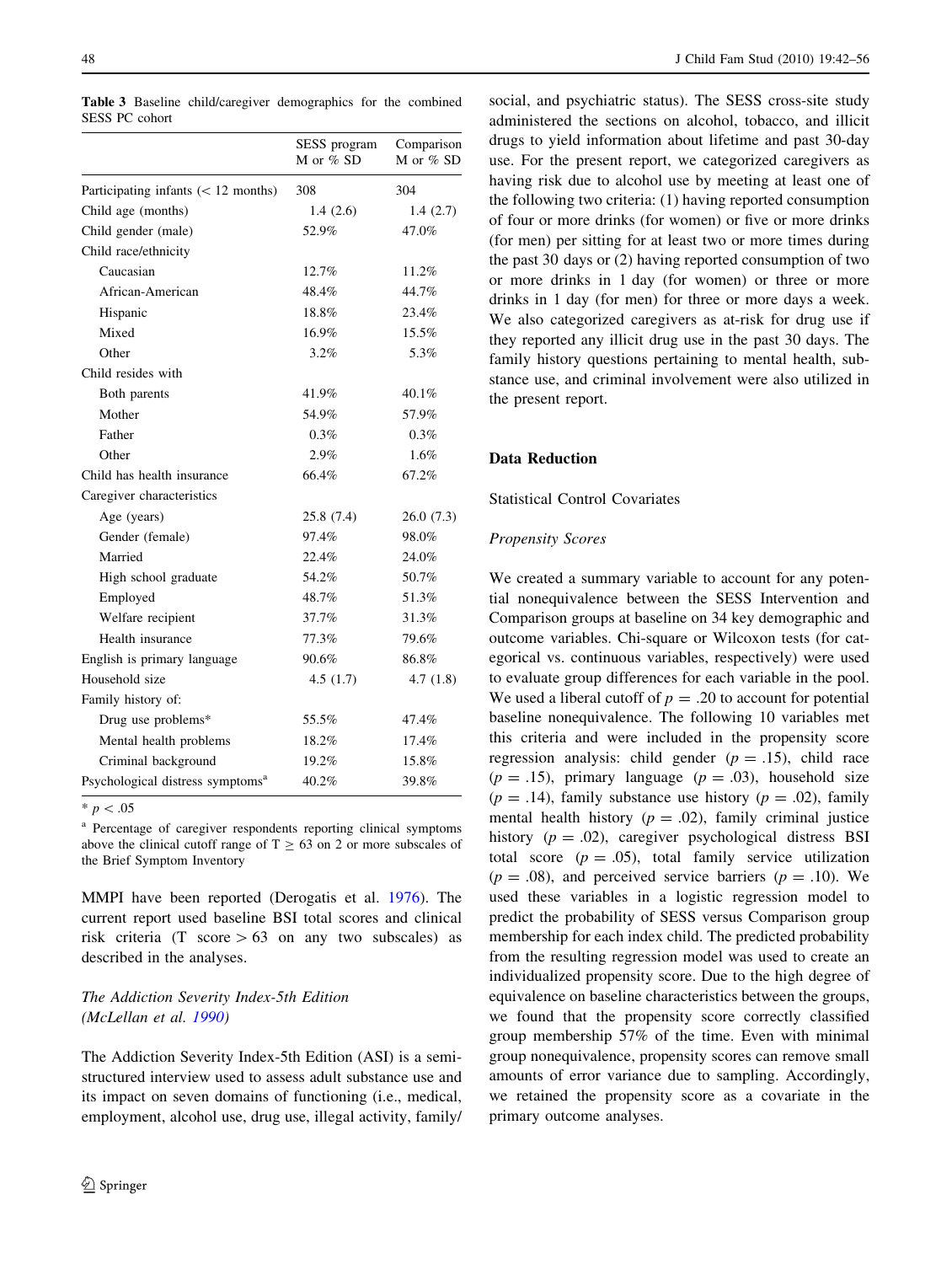#### Behavioral Health Risk Index

We created a Caregiver Behavioral Risk Index from the baseline assessment to control for initial differences in mental health and substance abuse risk by totaling the following risk criteria for a possible score range of 0–6: any unmet substance treatment need (SAUS); any unmet mental health treatment need (SAUS); met alcohol use risk criteria (ASI); met drug use risk criteria (ASI); met BSI clinical risk criteria; any partner to partner violence reported in the past year. Approximately 36% of the sample had a zero score on the index, 31% had a score of one, 19% scored two and 14% had a score of three or more.

## Subgroup Variables

#### Mental Health and Drug Treatment Service Need

Although the SESS program targeted at-risk families, not all caregivers were in need of mental health or drug treatment services. We utilized latent class analysis (LCA) methods to create separate categorical grouping variables for indicated mental health or drug treatment service need at baseline using the following procedures: (1) A large pool of theoretically relevant indicators of need were generated from the baseline interview, ASI, BSI, and SAUS; (2) Categorical Exploratory Factor Analysis using Mplus was used to reduce the pool of redundant or low frequency indicators, and a priori hypotheses were used to finalize a list of 3–6 indicators; (3) Utilizing LCA as a confirmatory procedure, the hypothesized classifications were calculated using Mplus with a comparison of alternative models using fit statistics; and (4) The accuracy of classification was assessed by computing the average probability of class membership with actual class membership. Average class probabilities ranged from 88.6 to 99.9% for drug treatment service need and from 77.1 to 89.1% for mental health service need. We assigned caregiver participants to ''indicated need'' or ''no indicated treatment need'' categorizations for mental health ( $n = 241, 40\%$ ) or drug treatment  $(n = 280, 46\%)$  services based on the latent class results. The indicated need categories were not exclusive since 20% of respondents had indicated need for both mental health and drug treatment. We then used the mental health and drug treatment need variables in subgroup analyses evaluating service use longitudinally across the six measured time intervals.

# Service Utilization Predictor Variables

We also evaluated family demographic risk, family history of mental health, substance use, criminal involvement (family behavioral health history), and baseline identified need for mental health or drug treatment services as potential predictors of service use. The family demographic risk index and family history questions overlapped substantially with the broader field of variables included in the propensity score analysis; accordingly, the demographic risk and family history variables that we describe below were utilized individually only in secondary analyses evaluating specific predictors of service utilization. We did not include the propensity scores in this subset of the analyses.

## Family Demographic Risk

To measure family risk, we utilized the Annie E. Casey Family Risk Index (Annie E. Casey Foundation 1999). To calculate the risk index, we assigned each caregiver-child dyad a point for the following risk criteria: family income below poverty level, family receiving welfare benefits, household head did not complete high school, child not living with two parents, parents without full-time employment, child without health insurance. The total score ranged from 0 to 6 and was normally distributed in the SESS PC sample.

## Family Behavioral Health History

We used the ASI questions pertaining to the presence/ absence of other primary family members with a drug use, mental health, or criminal history to calculate a family history risk score. We assigned a point for a yes response to any of the three family history questions, resulting in a risk score ranging from 0 to 3.

#### Statistical Analyses

Longitudinal Analysis of Behavioral Health Service Utilization

We conducted preliminary data analyses to examine the distributions of all variables, including visual inspection of frequency distributions. We utilized the methods of generalized estimating equations (GEE) (Diggle et al. 1994; Liang and Zeger 1986; Zeger and Liang 1986) to estimate the strength of association between treatment group assignment (SESS vs. Comparison) and differences in utilization of parenting, mental health, and drug treatment services. GEE produces a summary estimate of the association between dependent and independent variables, taking into account the correlation of the six repeated measurements through the 18 months follow-up. For each GLM/GEE service use outcome model we included a dichotomous grouping indicator (SESS vs Comparison),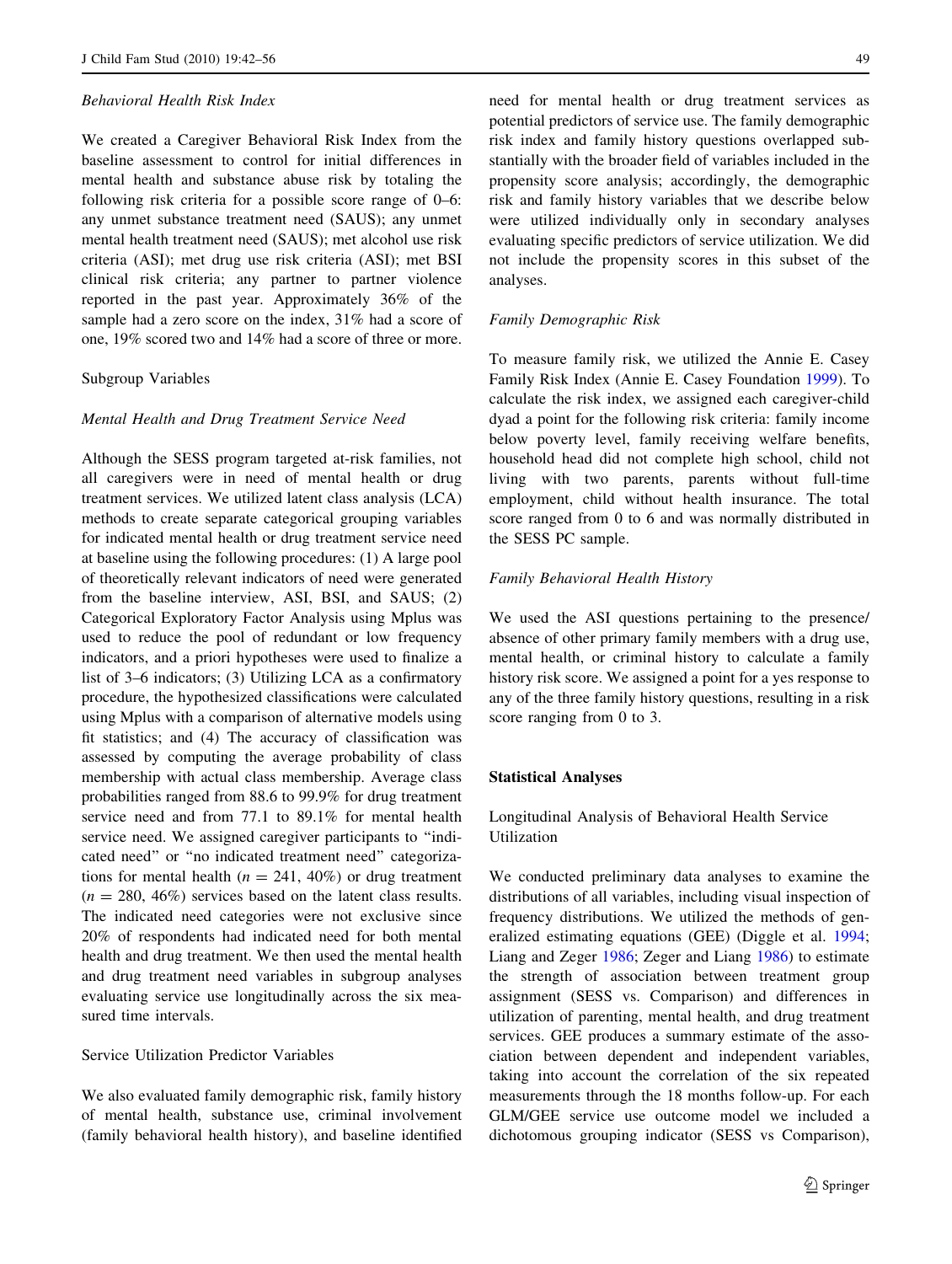and terms for the following covariates: time of assessment, program site, the propensity and behavioral risk scores, and the baseline value for the outcome being evaluated (i.e., mental health treatment services reported for the 3 months interval prior to enrollment was controlled when estimating a program effect for mental health service utilization during the follow-up period). We then repeated the GEE models separately for the subgroup of participants meeting the indicated service need criteria for mental health and drug treatment, based on the LCA classification procedures described above.

We estimated the odds ratios, 95% confidence intervals, and p values using STATA Version 7 and its xtgee procedures (Statacorp 1999). The working correlation structure was exchangeable (compound symmetry), with robust estimation of the standard errors, allowing for departures from the associated assumptions. The GEE modeling procedures accommodate the longitudinal interdependency of observations within the error structure of the model and utilize all available data at each age point, unlike repeated measures ANOVA which limits case inclusion by requiring availability of data at all time points under study.

# Predictors of Service Utilization

We also elaborated the GEE models to evaluate individual predictors of service utilization, controlling for all other terms in the model, including the following predictors: the family demographic risk index (scored 0–6); family history of mental health, substance use, or criminal involvement (family behavioral health history: scored 0–3); and the indicated mental health and drug treatment need variables (yes/no). We controlled for site and assessment visit in all models and evaluated individual predictors of parenting, mental health, and drug treatment services separately within the SESS Intervention and Comparison groups.

Parenting education<sup>b</sup> 612 4.57 (3.33–6.26) <.001

#### Results

Sample Descriptive and Demographic Information

We have summarized caregiver and infant descriptive and demographic information for the five sites in Table 2. As indicated in Tables 1 and 2, SESS PC programs targeted families in need due to a range of risk factors including substance use, mental health problems, parenting stress, child abuse or neglect, domestic violence, or teenage parenting. Site-specific variations in enrollment criteria and demographics reflected each individual clinic setting and its surrounding community. We present demographic characteristics for the combined cross-site cohort for the SESS Intervention and Comparison groups in Table 3. While the two groups were similar on most baseline characteristics, all potential baseline differences were accounted for in the analyses using the propensity score procedures described.

#### Attrition Analyses

An additional 75 infants were enrolled and completed the baseline assessment but did not return for a follow-up visit. We conducted attrition analyses between these infants and those who returned for at least one follow-up visit. The 75 infants who did not return were equally distributed between the SESS Intervention and Comparison groups. In addition, we found very few differences between the 75 infants who did not continue beyond baseline and the 612 who continued, with similarities on most baseline characteristics (e.g., child's age, gender, primary caretaker, insurance status, primary language spoken, household size, marital status, education level, and family history of behavioral health problems; Table 3). However, we observed a higher follow-up rate of African American families compared to

| Overall Sample and Indicated Treatment Need Subgroups |       |                               |                |            |                                                      |                |
|-------------------------------------------------------|-------|-------------------------------|----------------|------------|------------------------------------------------------|----------------|
|                                                       | Model | Overall sample<br>OR (95% CI) | <i>p</i> value | Model<br>n | Indicated treatment<br>need <sup>a</sup> OR (95% CI) | <i>p</i> value |

Outpatient mental health services 610 2.06 (1.48–2.86)  $\lt$  001 241 2.79 (1.71–4.52)  $\lt$  001 Outpatient drug treatment  $611$  1.84 (1.08–3.14) .025 279 1.83 (1.05–3.22) .034 Residential drug treatment 608 1.41 (0.74–2.70) .300 278 1.40 (0.70–2.90) .359

Table 4 Pooled Odds Ratios (OR) of Service Utilization in the SESS Intervention versus Comparison Group: Longitudinal GEE Results for the Overall Sample and Indicated Treatment Need Subgroups

Note: Each GEE model was controlled for time of assessment, program site, and baseline value on the respective outcome, propensity score, and behavioral health risk. The varying model  $n$ 's reflect a small amount of missing data for each outcome

<sup>a</sup> The indicated mental health treatment need subsample  $(n = 241)$  was evaluated for group differences in mental health service use; the indicated drug treatment need subsample  $(n = 280)$  was evaluated for group differences in outpatient and residential drug treatment

<sup>b</sup> Parenting results presented for overall sample only; parenting was considered a universal intervention need in this high risk cohort and an identified need subgroup was accordingly not evaluated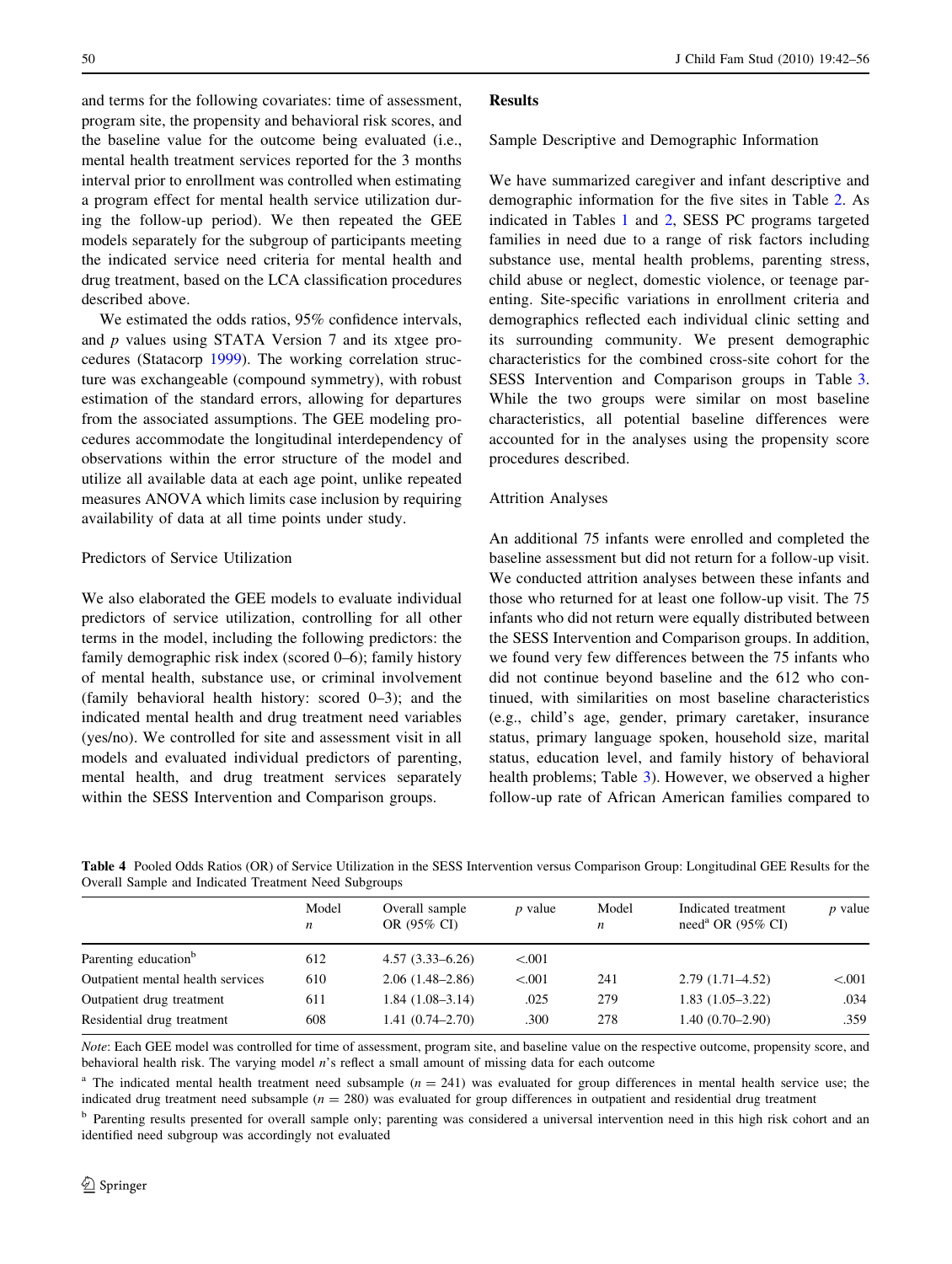Caucasians and Hispanics ( $p = 0.009$ ). We found that those not followed beyond baseline were slightly younger than the follow-up subjects (maternal mean age 24.2 years to 26 years,  $p = 0.036$ , and were more likely to report a family history of criminal problems (28.2% vs. 17.9%,  $p = 0.032$ .

## Longitudinal Analysis of Behavioral Health Service Utilization

Longitudinal GEE results for the overall sample are reported in Table 4. The SESS program successfully increased access to targeted parenting and outpatient behavioral health services, after controlling for site, assessment visit, and baseline service utilization for the respective outcome under study, and propensity and behavioral health risk scores. SESS caregivers were 4.6 times ( $p < 0.001$ ; CI = 3.33–6.26) more likely to receive parenting services, 2.1 times ( $p < 0.001$ ; CI = 1.48–2.86) more likely to receive outpatient mental health services, and 1.8 times ( $p = 0.025$ ; CI = 1.08–3.14) more likely to receive drug treatment than Comparison participants. Utilization rates for inpatient/residential drug treatment occurred at relatively low frequencies and were not different between the groups. Inpatient mental health services could not be analyzed because only one caregiver reported receiving these services during the study period.

Figure 1 illustrates these results, indicating the percentage of caregivers at each assessment point and for the total study period who reported parenting, mental health, or drug treatment services. During the study period, 63% of the SESS group received parenting services compared to 27% of the Comparison group. Use of parenting services declined gradually over time in both groups, but remained higher in the SESS group throughout the study period. Conversely, use of mental health services showed a gradual increase across the study period for both groups, with the SESS group exhibiting consistently higher rates of utilization across the study period. A total of 39% of SESS caregivers received mental health outpatient services compared to 24% in the Comparison group.

The SESS group also showed greater utilization of outpatient drug treatment services (16% SESS vs. 13% Comparison overall), although these differences peaked early in the study and use of outpatient drug treatment decreased over time in both groups. Of note, the only significant baseline difference observed in service utilization was for outpatient drug treatment, with 12% of the Comparison group reporting drug treatment compared to 10% of SESS participants at baseline. This difference was controlled in all GEE analyses. Receipt of inpatient/residential drug treatment services peaked early in both groups, with no differential program effect.

# Subgroup Analyses: Baseline Mental Health and Drug Treatment Need

The GEE analyses were repeated on the sample classified at baseline as having an identified need for mental health services (SESS  $n = 123$  or 40%; Comparison  $n = 118$  or 39%) or drug treatment services (SESS  $n = 136$  or 44%; Comparison  $n = 144$  or 47%). Baseline sample classification for mental health or drug treatment need was equally distributed across groups. As reported in Table 4, the GEE Odds Ratio results were consistent with those reported for the overall sample for mental health and drug treatment services. SESS participants with baseline mental health treatment needs were 2.8 times more likely than Comparison to receive mental health services during the study period ( $p < .001$ ; CI = 1.71–4.52). SESS participants with drug treatment needs at baseline were 1.8 times more likely than the Comparison group to receive outpatient drug treatment ( $p = .034$ ; CI = 1.05–3.22). Inpatient/residential treatment service use was not different between groups among those caregivers identified at baseline as needing drug treatment. Figure 2 depicts the percentage of caregivers in each indicated need subgroup who received needed services.



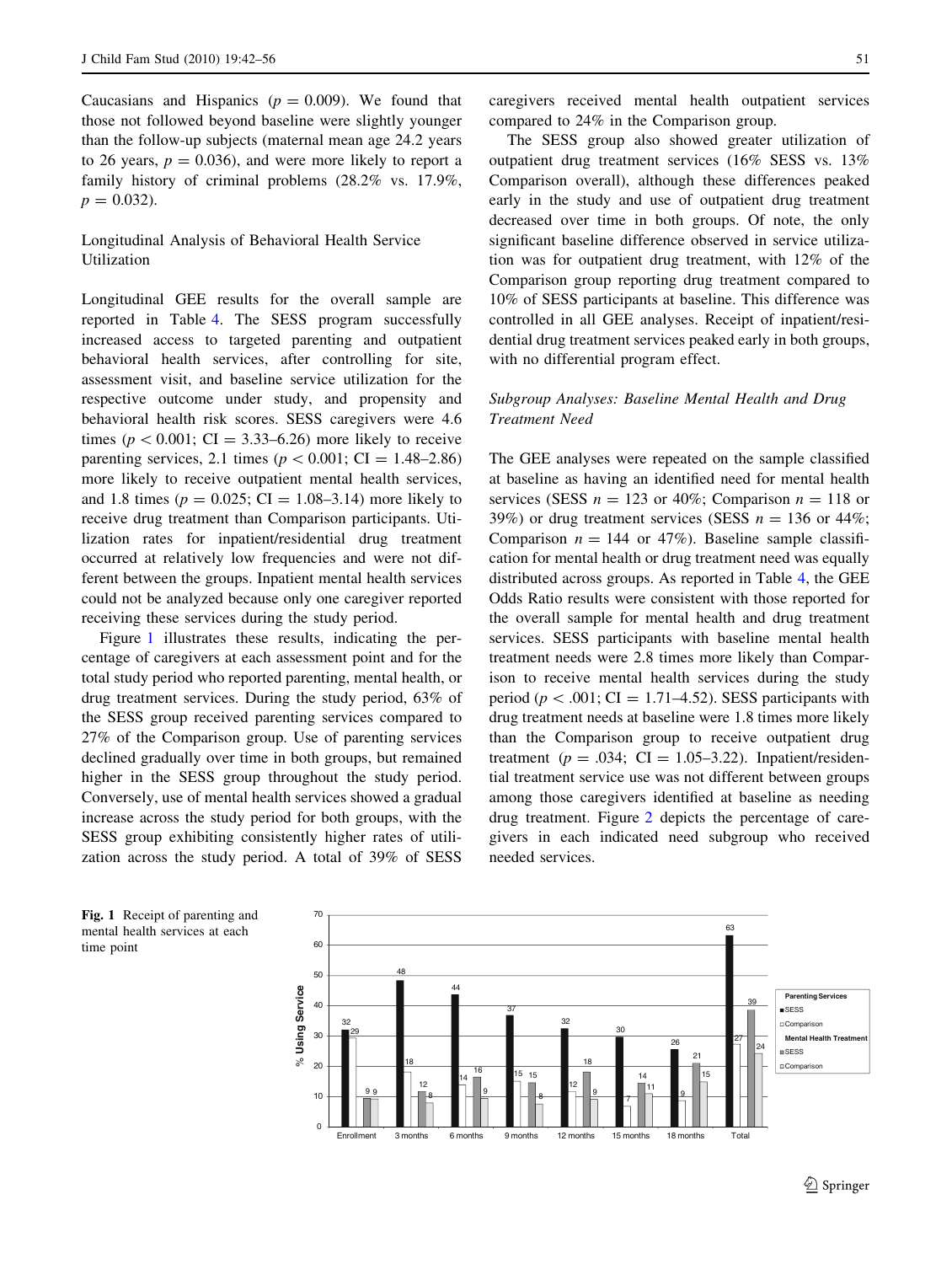



Table 5 Predictors of Service Utilization by Treatment Group

|                                     | <b>SESS</b>       |                                  | Comparison       |                |  |
|-------------------------------------|-------------------|----------------------------------|------------------|----------------|--|
|                                     | 0R                | 95% CI                           | 0 <sub>R</sub>   | 95% CI         |  |
| Parenting services                  |                   |                                  |                  |                |  |
| Mental health treatment<br>need     | 1.23              | $0.88 - 1.72$                    | 1.20             | $0.68 - 2.13$  |  |
| Drug treatment need                 | 1.16              | $0.80 - 1.68$                    | $2.21^{\dagger}$ | $1.25 - 3.89$  |  |
| Family demographic risk<br>index    | 0.99              | $0.88 - 1.12$                    | 1.01             | $0.82 - 1.24$  |  |
| Family behavioral health<br>history | 1.03              | $0.84 - 1.26$                    | 0.98             | $0.72 - 1.34$  |  |
| Outpatient mental health treatment  |                   |                                  |                  |                |  |
| Mental health treatment<br>need     | $2.59^{\dagger}$  | $1.70 - 3.96$                    | $1.76*$          | $1.06 - 2.92$  |  |
| Drug treatment need                 | 0.89              | $0.56 - 1.42$                    | $2.03*$          | $1.10 - 3.74$  |  |
| Family demographic risk<br>index    | 0.96              | $0.83 - 1.11$                    | 1.02             | $0.87 - 1.20$  |  |
| Family behavioral health<br>history | 1.22              | $0.95 - 1.57$                    | $1.60*$          | $1.11 - 2.30$  |  |
| Inpatient/outpatient drug treatment |                   |                                  |                  |                |  |
| Mental health treatment<br>need     | 0.73              | $0.37 - 1.46$                    | 0.93             | $0.41 - 2.13$  |  |
| Drug treatment need                 | $13.58^{\dagger}$ | $5.19 - 35.53$ $13.60^{\dagger}$ |                  | $3.57 - 51.86$ |  |
| Family demographic risk<br>index    | $1.36*$           | $1.07 - 1.73$                    | $1.42*$          | $1.05 - 1.93$  |  |
| Family behavioral health<br>history | 1.26              | $0.85 - 1.87$                    | 1.13             | $0.74 - 1.74$  |  |

Note: Each OR is adjusted for program site, time of assessment and each covariate in the model; SESS  $n = 306$ , Comparison  $n = 304$  for all models

\*  $p$  < .05;  $\frac{+}{p}$  < .01

# Predictors of Service Utilization

A separate series of GEE analyses were conducted by group to evaluate specific predictors of service utilization. A circumscribed set of factors focused on family demographic risk, family history of behavioral health problems,

and baseline behavioral health service needs were evaluated within each group. Results for each service domain are presented in Table 5. Use of parenting services was not predicted by any of the four risk factors in the SESS group. In the Comparison group, those with an indicated drug treatment need were more likely to receive parenting services. Receipt of outpatient mental health services was predicted by baseline indication for mental health services in both groups; family behavioral health history and baseline need for drug treatment services also predicted use of mental health services, but only in the Comparison group. Predictors of drug treatment services were the same in both groups; caregivers with an indicated need for treatment were approximately  $13\frac{1}{2}$  times more likely to receive substance-related services. Mental health service need and family history of behavioral health problems were not relevant predictors of service use for either group; however, family demographic risk, which was not a significant indicator of either parenting or mental health services, did predict use of drug treatment services in both groups.

# **Discussion**

The current study presents a synthesis of data emanating from the national SESS Initiative, focusing on the collaborative evaluation results from five participating pediatric healthcare sites across the nation. The goal of the SESS integrated services model was to increase access to behavioral health services for at-risk families with infants and young children who might not otherwise receive parenting, mental health or drug use prevention and intervention services. The national SESS study strengths include randomized assignment of participants, cross-site collaboration in data collection methods and a common evaluation design, excellent longitudinal cohort retention, and the use of statistical procedures accounting for multiple potential confounding influences.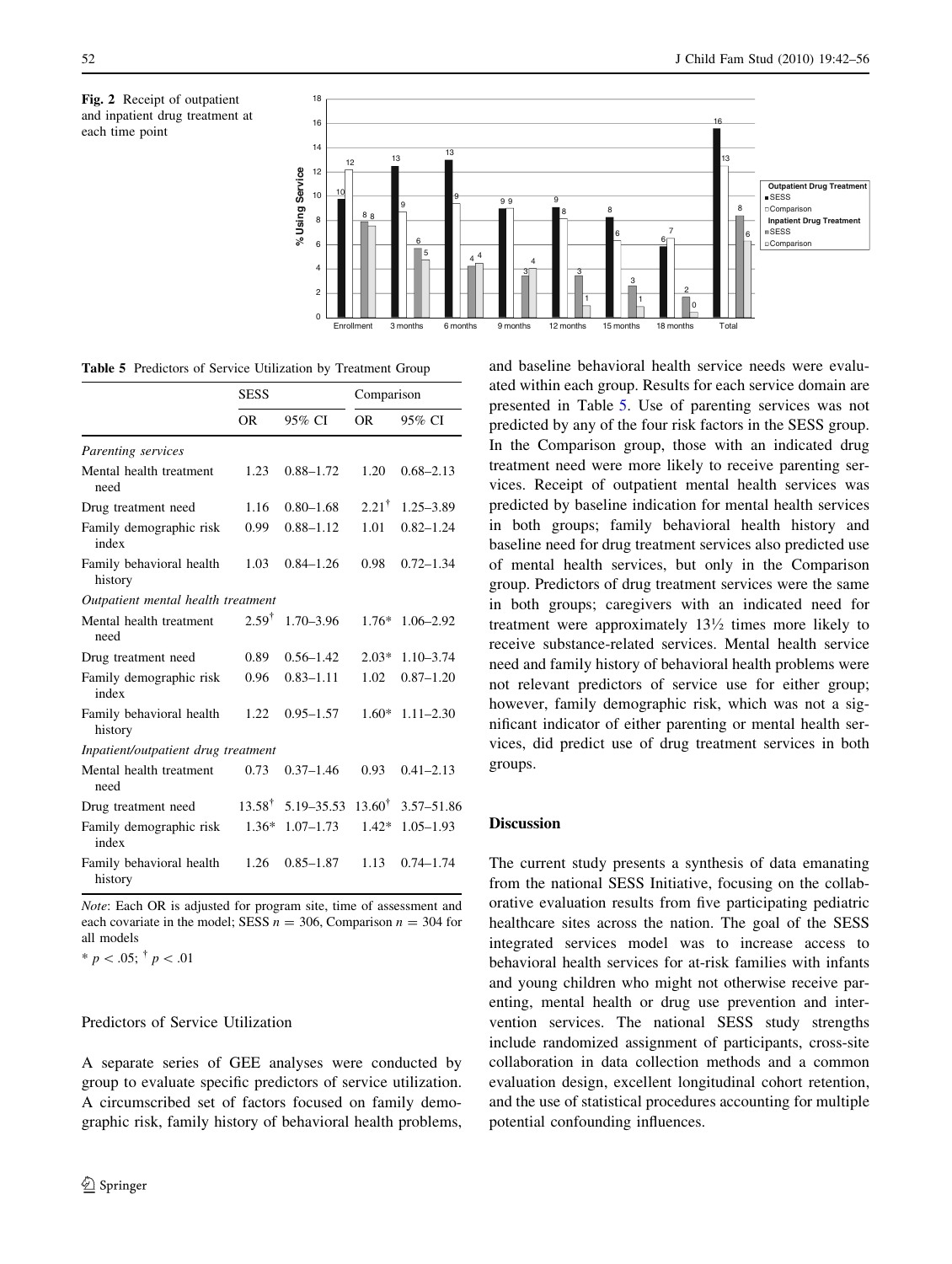Increasingly, public policy emphasizes the importance of providing families with young children preventionoriented parenting and behavioral health services within a coordinated and streamlined system of care (Knitzer 2001; US Public Health Service 2000). However, in many community settings parenting prevention and intervention services are difficult to fund, and are often available only to parents with an identified mental health disorder or involvement in the child protective services system. The SESS PC program offered parenting services within the pediatric healthcare setting as a universal preventiveintervention to support parents in building healthy parent– child relationships during early childhood.

Research suggests that families living with the many challenges of poverty, single parenthood, or behavioral health problems are more likely to experience stress and difficulty managing their parenting roles (Evans et al. 2008). Effects of poverty appear to be further accentuated in families with mental health and substance abuse problems, resulting in increased risk for punitive parenting and child emotional/behavioral problems (Zima et al. 1996). Caregivers in the present study were predominately mothers (over 97% in each group); over 50% were raising their children alone and only 22–24% reported being married. Approximately half of the participants had completed high school or were employed and 30–40% were recipients of public assistance benefits. While not all caregivers reported behavioral health risks, 39% met criteria for mental health treatment need and 46% met criteria for drug treatment need at program enrollment.

Key findings from the current report indicate the SESS program was successful in increasing caregiver participation in parenting services. SESS caregivers were 4.6 times more likely than Comparison caregivers to receive parenting education services during the study period. Increased accessibility of parenting services within the PC setting resulted in more than double the number of families receiving these services when compared to standard community care. This suggests that when given the opportunity, at-risk caregivers will engage and participate in parenting services. Interestingly, indicated need for caregiver drug treatment services at baseline predicted which families used parenting services in the Comparison but not in the SESS group. Community parenting services are often more readily available to women with young children within the context of drug treatment, which may have contributed to this finding. Baseline need for mental health or drug treatment services did not predict which SESS families participated in parenting services, suggesting that SESS program efforts to provide preventive parenting services to a broader spectrum of families was achieved.

Use of parenting services declined gradually over time in both groups, but remained higher in the SESS group

throughout the follow-up period. It is likely that as parents became more confident in their parenting role or finished a specific parenting curriculum they tended to feel less need for parenting services and decreased their participation. Parents with the greatest risk for maladaptive parenting may benefit from intermittent but ongoing parenting interventions tailored to their specific needs and accelerated during periods of developmental transition that might further challenge the parent–child relationship. The current study summarizes the use of parenting services over an 18 month study period; longer term follow-up will be important to identify factors that influence need-based use for parenting services during early childhood.

The SESS PC program positively impacted caregiver use of outpatient mental health and drug treatment services. SESS caregiver participants were 2.1 times more likely to receive outpatient mental health services, and 1.8 times more likely to receive drug treatment than Comparison group participants. During the study period, 39% of SESS caregivers received mental health outpatient services compared to 24% in the Comparison group. Receipt of mental health services showed a gradual increase across the study period for both groups, with the SESS group exhibiting consistently higher rates of utilization. The SESS group also showed greater utilization of outpatient drug treatment services (16% SESS vs. 13% Comparison overall), although these differences were less clinically meaningful and peaked early in the study, with receipt of outpatient drug treatment decreasing over time in both groups. Inpatient/residential drug treatment was less common in the study population, with only 8% of SESS caregivers and 6% of Comparison caregivers reporting inpatient treatment for drug use problems. In many of the community settings under study, drug-using mothers with newborns (when identified) received referrals for drug treatment, often within the context of child protective services involvement. This factor may have contributed to the more similar utilization rates between the groups for drug treatment.

Despite similar baseline levels for treatment need between the SESS and Comparison groups, SESS caregivers with identified behavioral health service needs were more likely to receive mental health or drug treatment. While these results are encouraging and clearly suggest that the integration of behavioral health services for caregivers within the pediatric healthcare setting was effective in improving access to needed mental health and drug treatment services, there remained significant gaps in both groups between the percentage of caregivers with identified service needs and those actually receiving services. Although knowledge regarding evidence-based effective treatments for mental health and drug abuse issues has greatly improved in the past decade, significant barriers to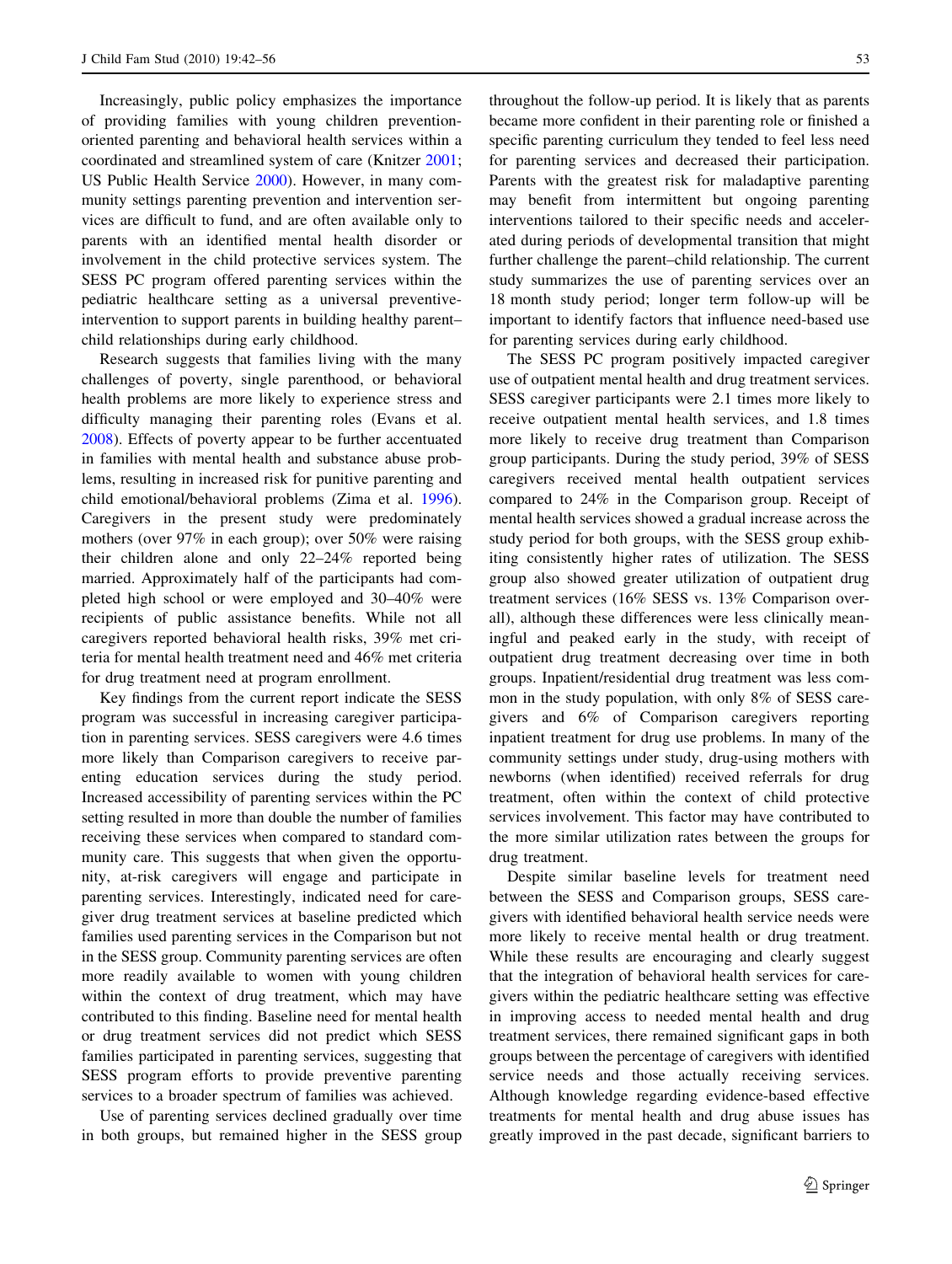treatment for the most at-risk populations remain (Hoagwood and Olin 2002; Tolan and Dodge 2005). Data from the National Comorbidity Survey indicated that approximately half of parenting women and one-third of parenting men meet criteria for a psychiatric disorder or a cooccurring psychiatric/substance use disorder during their lifetime (Kessler et al. 1994; Nicholson and Biebel 2002). In a recent synthesis of the literature on mothers with mental illness, Brunette and Dean (2002) highlighted the difficulty in parenting that these mothers often have, and called for the improved integration of child and adult services, long-term home-based parenting support, and coordination of other community resources related to family service needs.

This report also evaluated the degree to which identified caregiver need for mental health or drug treatment, family demographic risk, and family behavioral health history predicted service use among participants. Identified risk factors did not unilaterally predict service use. For example, receipt of parenting services among SESS participants was not predicted by any of the four risk factors. This finding was consistent with the notion that parenting services were considered to be a universal preventiveintervention among the SESS PC programs and were widely offered and received by SESS participants, decreasing the likelihood that any single factor might predict participation. In the Comparison group, those meeting risk criteria for substance abuse treatment need were more likely to receive parenting services. This is consistent with standard care in most communities, where only the most at-risk caregivers are most likely to be identified and offered parenting services, often within the context of substance abuse treatment or due to involvement with child protective services.

As would be expected, receipt of outpatient mental health services was predicted by identified caregiver need for mental health services in both groups. Mental health service utilization was also predicted by family behavioral health history and drug treatment need, but only in the Comparison group. These findings suggest that in the SESS group, other predictors were less powerful once the overall need for mental health services was taken into account, perhaps due to a more targeted correspondence between treatment need and receipt of services within the SESS service integration model. It is possible that the SESS multidisciplinary team approach resulted in better assessment and engagement into needed services based upon specific treatment needs.

There was also a clear correspondence between identified need for drug treatment and receipt of services; caregivers indicating drug treatment need in both groups were approximately  $13\frac{1}{2}$  times more likely to receive substancerelated services. Mental health service need and family history of behavioral health problems were not relevant predictors of drug treatment service use for either group; however, family demographic risk did predict use of substance-related treatment services. Results suggest that mental health and parenting services were used by caregivers independent of family demographic risk, while participation in substance-related services was associated with caregivers from more demographically disadvantaged populations.

The national SESS PC study benefited from inherent strengths, including random group assignment of PC participants and excellent overall program retention. Several study characteristics, however, merit discussion when interpreting results. From an analytic perspective, the sites varied in their demographic make-up and overall level of risk, although these differences were controlled for in all analyses. The SESS integrated services model was intended to be a dynamic and flexible model, adaptable to varying community and contextual settings serving young children. Accordingly, the SESS model focused on increasing access to the general scope of community-based parenting services provided within the context of each individual program's cultural, demographic, and risk-related consumer need. While the SESS PC sites shared common program elements based on established key principles (Hanson et al. 2001), there were site-specific differences in the services provided. Accordingly, the model being tested was focused on the provision of integrated services within the PC setting rather than the evaluation of any specific model of parenting, mental health, or drug treatment.

The data used in the current report were drawn from selfreport measures and are impacted by the potential biases associated with self-report methods. For example, the service use summary variables were derived from retrospective accounts of caregiver service utilization, and may have been impacted by recall errors or under-reporting. A recent study suggests, however, that even individuals with serious mental illness can reliably report their use of health services retrospectively up to 6 months (Goldberg et al. 2002). Also relevant, parents have been observed to reliably report their child's health service utilization, although reliability decreases when service questions are specific to provider details and settings, and as the length of the recall period increases (Bean et al. 2000). Similarly, Spanish-speaking parents report child school and mental health service utilization with fair to moderate reliability for past year recall, although reliability diminishes significantly when details are asked regarding the type of professional or treatment modality used (Canino et al. 2002). In regard to identified need for drug use services, biological markers were not used to verify drug use and self-report of drug use has the potential to be underestimated due to the perceived associated stigma of drug-related interpersonal difficulties.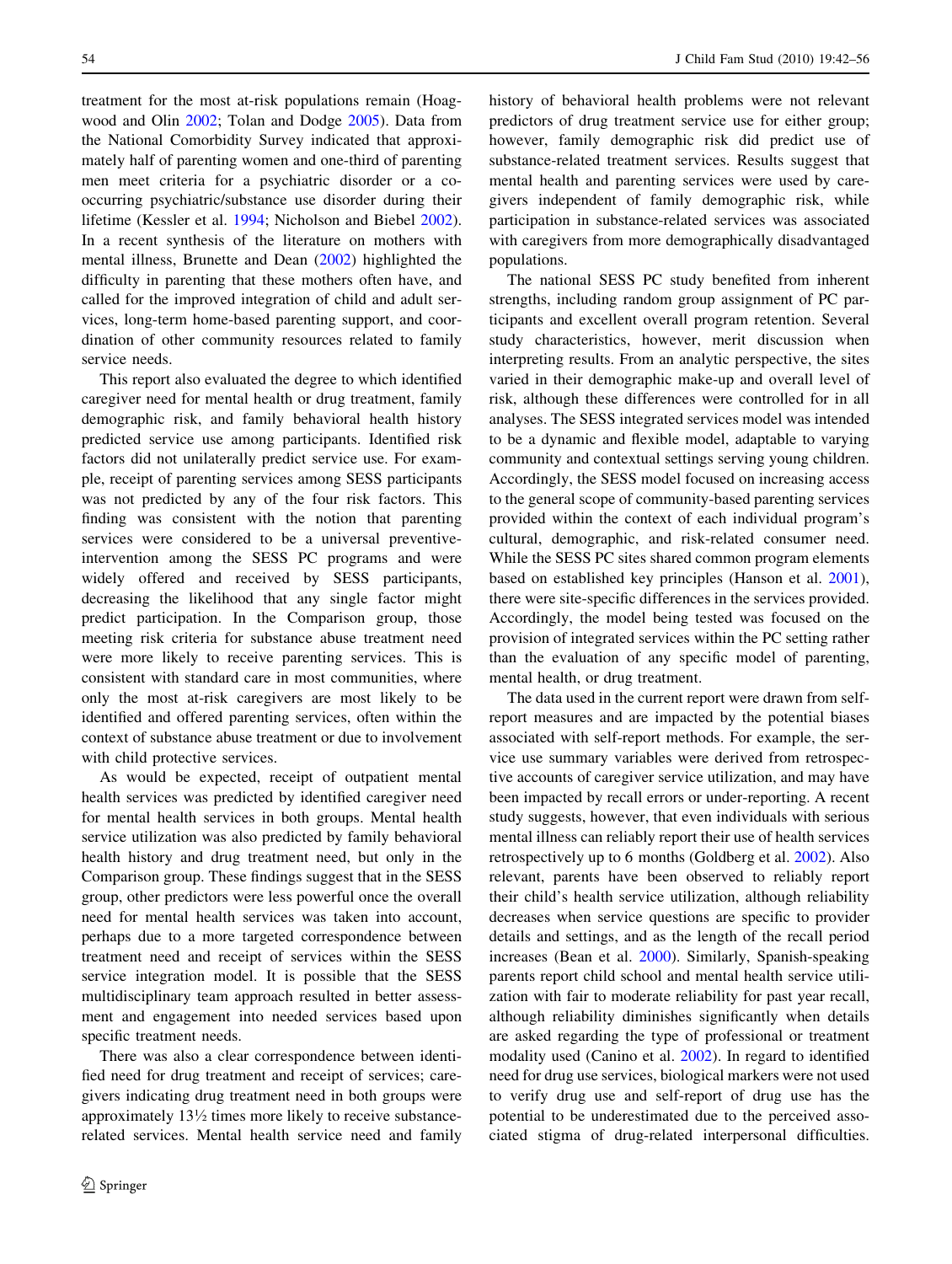Parents may also fail to disclose their own mental health or drug use issues due to concerns regarding stigmatization or loss of custody of their children (Nicholson and Biebel 2002; Nicholson et al. 1998).

Results from the current report show a clear link between implementation of the SESS integrated services model within the pediatric healthcare setting and increased use of parenting, mental health, and to a somewhat lesser degree, drug treatment services among at-risk families. The SESS initiative recognized the importance of providing the full spectrum of early prevention and intervention services to both children and their caregivers to promote optimal health and development during the early childhood years. As noted by Knitzer (2001) there is a preponderance of evidence supporting the importance of caregiver behavioral health and early parenting relationships to the mental health and well-being of young children as they reach school-age. The SESS model allowed for communities to implement varying best practice evidence-based models for parenting and behavioral interventions based on their patient populations, but did not evaluate specific curriculums or intervention approaches. Future research needs to link integrated services to functional outcomes and to evaluate specific evidence-based treatments within the context of an integrated system of care for at-risk families with young children. Within this framework, it is important to delineate participant and programmatic factors that influence successful outcomes. Research that evaluates and compares components of multimodal service integration programs will also further inform our knowledge of ''what works'' by identifying which components are most integral to both effective service integration and improvement of targeted family outcomes. Results from the current report are encouraging in identifying innovative communitybased practices for decreasing barriers and improving access to parenting and behavioral health services for atrisk caregivers with young children; however, much work remains to influence policy and develop reliable state and federal funding streams to support prevention-oriented family services beyond traditional venues.

Acknowledgments The "Starting Early Starting Smart" cross-site collaborative initiative was supported by Grant 6 UD1 SP08255 from the US Department of Health and Human Services (DHHS), the Substance Abuse and Mental Health Services Administration (SAMHSA) and its three centers, the Center for Mental Health Services (CMHS), the Center for Substance Abuse Prevention (CSAP) and the Center for Substance Abuse Treatment (CSAT), and Casey Family Programs. This report would not have been possible without the contributions of staff from DHHS, the SAMHSA Office on Early Childhood, Casey Family Programs, the Starting Early Starting Smart (SESS) principal investigators, project directors and researchers, and the parent representatives, who helped design and supervise the data collection. The content of this publication does not necessarily reflect the views or policies of DHHS or Casey Family Programs, nor does the mention of trade names, commercial products or organizations imply endorsement by the US Government. Responsibility for the content of this report, however, rests solely with the named authors.

#### References

- Accornero, V. H., Morrow, C. E., Bandstra, E. S., Johnson, A. L., & Anthony, J. C. (2002). Behavioral outcome of preschoolers exposed prenatally to cocaine: Role of maternal behavioral health. Journal of Pediatric Psychology, 27, 259–269.
- Anhalt, K., Telzrow, C. F., & Brown, C. L. (2007). Maternal stress and emotional status during the perinatal period and childhood adjustment. School Psychology Quarterly, 22, 74–90.
- Annie E. Casey Foundation. (1999). Kids count data book 1999: State profiles of child well-being Baltimore. MD: Author.
- Bean, D. L., Leibowitz, A., Rotheram-Borus, M. J., Duan, N., Horwitz, S. M., Jordan, D., et al. (2000). False-negative reporting and mental health services utilization: Parents' reports about child and adolescent services. Mental Health Services Research, 2, 239–249. doi:[10.1023/A:1010116604540](http://dx.doi.org/10.1023/A:1010116604540).
- Bickman, L. (1996). A continuum of care—More is not always better. The American Psychologist, 51, 689–701. doi:[10.1037/0003-](http://dx.doi.org/10.1037/0003-066X.51.7.689) [066X.51.7.689.](http://dx.doi.org/10.1037/0003-066X.51.7.689)
- Bruner, C. (1994). State government and family support: From marginal to mainstream. In S. L. Kagan & B. Weissbourd (Eds.), Putting families first: America's family support movement and the challenge of change (pp. 338–357). San Francisco, CA: Jossey-Bass.
- Brunette, M. F., & Dean, W. (2002). Community mental health care for women with severe mental illness who are parents. Community Mental Health Journal, 38, 153–165. doi[:10.1023/A:101459](http://dx.doi.org/10.1023/A:1014599222218) [9222218.](http://dx.doi.org/10.1023/A:1014599222218)
- Canino, G., Shrout, P. E., Alegria, M., Rubio-Stipec, M., Chavez, L. M., Ribera, J. C., et al. (2002). Methodological challenges in assessing children's mental health services utilization. Mental Health Services Research, 4, 97–107. doi:[10.1023/A:1015252217154](http://dx.doi.org/10.1023/A:1015252217154).
- Carnegie Corporation of New York & Task Force on Meeting the Needs of Young Child. (1994). Starting points: Meeting the needs of our youngest children: The report of the Carnegie Task Force on Meeting the Needs of Young Children. New York, NY: Carnegie Corporation of New York.
- Department of Health and Human Services. (2001). Report of a surgeon general's working meeting on the integration of mental health services and primary health care. Rockville, MD: US DHHS, Public Health Service, Office of the Surgeon General.
- Derogatis, L. R., Rickels, K., & Rock, A. F. (1976). The SCL-90 and the MMPI: A step in the validation of a new self-report scale. The British Journal of Psychiatry, 128, 280–289. doi[:10.1192/bjp.](http://dx.doi.org/10.1192/bjp.128.3.280) [128.3.280](http://dx.doi.org/10.1192/bjp.128.3.280).
- Derogatis, L. R., & Spencer, P. M. (1999). The brief symptom inventory: Administration, scoring, and procedures manual (2nd ed.). Baltimore, MD: Clinical Psychometric Research, Inc.
- Diggle, P., Liang, K. Y., & Zeger, S. L. (1994). Analysis of longitudinal data. London, UK: Oxford University Press.
- Evans, G. W., Boxhill, L., & Pinkaya, M. (2008). Poverty and maternal responsiveness: The role of maternal stress and social resources. International Journal of Behavioral Development, 32, 232–237. doi:[10.1177/0165025408089272.](http://dx.doi.org/10.1177/0165025408089272)
- Farmer, E. M. Z. (2000). Issues confronting effective services in systems of care. Children and Youth Services Review, 22, 627– 650. doi[:10.1016/S0190-7409\(00\)00107-9.](http://dx.doi.org/10.1016/S0190-7409(00)00107-9)
- Foster, E. M., Stephens, R., Krivelyova, A., & Gamfi, P. (2007). Can system integration improve mental health outcomes for children and youth? Children and Youth Services Review, 29, 1301–1319. doi[:10.1016/j.childyouth.2007.05.004.](http://dx.doi.org/10.1016/j.childyouth.2007.05.004)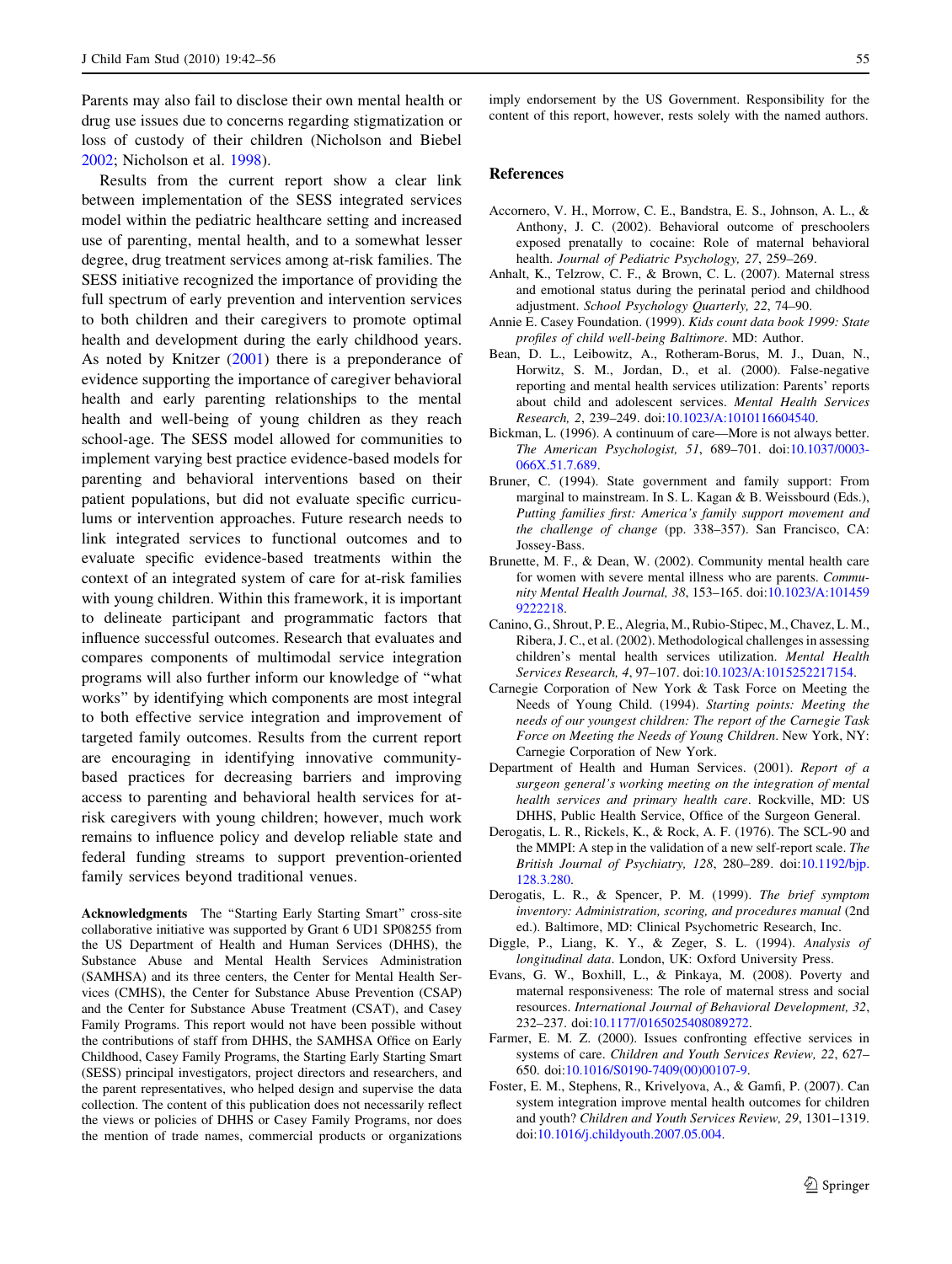- Friedman, R. M., & Burns, B. J. (1996). The evaluation of the Fort Bragg Demonstration Project: An alternative interpretation of the findings. Journal of Mental Health Administration, 23, 128– 136. doi:[10.1007/BF02518651](http://dx.doi.org/10.1007/BF02518651).
- Goldberg, R. W., Seybolt, D. C., & Lehman, A. (2002). Reliable selfreport of health service use by individuals with serious mental illness. Psychiatric Services (Washington, DC), 53, 879–881. doi[:10.1176/appi.ps.53.7.879](http://dx.doi.org/10.1176/appi.ps.53.7.879).
- Hanson, L., Deere, D., Lee, C. A., Lewin, A., & Seval, C. (2001). Key principles in providing integrated behavioral health services for young children and their families: The starting early starting smart experience. Washington, DC: Casey Family Programs and the US Department of Health and Human Services, Substance Abuse and Mental Health Services Administration.
- Hawley, T. (1998). Ready to succeed: The lasting effects of early relationships. An ounce of prevention fund and zero to three paper. Washington, DC: Zero to Three: National Center for Infants, Toddlers and Families.
- Hoagwood, K., & Olin, S. S. (2002). The NIMH blueprint for change report: Research priorities in child and adolescent mental health. Journal of the American Academy of Child and Adolescent Psychiatry, 41, 760–767. doi:[10.1097/00004583-200207000-](http://dx.doi.org/10.1097/00004583-200207000-00006) [00006](http://dx.doi.org/10.1097/00004583-200207000-00006).
- Johnson, A. L., Bandstra, E. S., Morrow, C. E., Accornero, V. H., Xue, L., & Anthony, J. C. (2002). Maternal cocaine use: Estimated effects on mother-child play interactions in the preschool period. Journal of Developmental & Behavioral Pediatrics, 23, 191–202.
- Kessler, R. C., McGonagle, K. A., Zhao, S., Nelson, C. B., Hughes, M., Eshleman, S., et al. (1994). Lifetime and 12-month prevalence of DSM-III-R psychiatric disorders in the United States. Results from the National Comorbidity Survey. Archives of General Psychiatry, 51, 8–19.
- Knitzer, J. (2001). Building services and systems to support the healthy emotional development of young children: An action guide for policymakers. New York, NY: National Center for Children in Poverty.
- Lavigne, J. V., Gibbons, R. D., Arend, R., Rosenbaum, D., Binns, H. J., & Christoffel, K. K. (1999). Rational service planning in pediatric primary care: Continuity and change in psychopathology among children enrolled in pediatric practices. Journal of Pediatric Psychology, 24, 393–403. doi[:10.1093/jpepsy/24.5.393.](http://dx.doi.org/10.1093/jpepsy/24.5.393)
- Leinonen, J. A., Solantaus, T. S., & Punamaki, R. L. (2003). Parental mental health and children's adjustment: The quality of marital interaction and parenting as mediating factors. Journal of Child Psychology and Psychiatry and Allied Disciplines, 44, 227–241. doi[:10.1111/1469-7610.t01-1-00116.](http://dx.doi.org/10.1111/1469-7610.t01-1-00116)
- Liang, K. Y., & Zeger, S. L. (1986). Longitudinal data analysis using generalized linear models. Biometrika, 73, 13–22. doi[:10.1093/](http://dx.doi.org/10.1093/biomet/73.1.13) [biomet/73.1.13](http://dx.doi.org/10.1093/biomet/73.1.13).
- McLellan, A., Parikh, G., Bragg, A., Cacciola, J., Fureman, B., & Incmikoski, R. (1990). Addiction severity index-administration manual (5th ed.). Penn, VA: Center for Studies of Addiction.
- Mordock, J. B. (1997). The Fort Bragg continuum of care demonstration project: The population served was unique and the outcomes are questionable. Child Psychiatry and Human Development, 27, 241–254. doi[:10.1007/BF02353353](http://dx.doi.org/10.1007/BF02353353).
- National Research Council Institute of Medicine. (2000). From neurons to neighborhoods: The science of early childhood development. Washington, DC: National Academy Press.
- Nicholson, J., & Biebel, K. (2002). Commentary on ''Community mental health care for women with severe mental illness who are parents''—The tragedy of missed opportunities: What providers can do. Community Mental Health Journal, 38, 167–172. doi: [10.1023/A:1014551306288.](http://dx.doi.org/10.1023/A:1014551306288)
- Nicholson, J., Sweeney, E. M., & Geller, J. L. (1998). Mothers with mental illness: I. The competing demands of parenting and living with mental illness. Psychiatric Services (Washington, DC), 49, 635–642.
- Poulsen, M. K. (1994). The development of policy recommendations to address individual and family needs of infants and young children affected by family substance use. Topics in Early Childhood Special Education, 14, 275–292. doi[:10.1177/02711](http://dx.doi.org/10.1177/027112149401400209) [2149401400209](http://dx.doi.org/10.1177/027112149401400209).
- Roberts, R. N., & Akers, A. L. (1996). Family-level service coordination within home visiting programs. Topics in Early Childhood Special Education, 16, 279–302. doi[:10.1177/02711](http://dx.doi.org/10.1177/027112149601600303) [2149601600303](http://dx.doi.org/10.1177/027112149601600303).
- Roberts, R. N., & Behl, D. D. (1996). Community-level service integration within home visiting programs. Topics in Early Childhood Special Education, 16, 302–322. doi:[10.1177/027112](http://dx.doi.org/10.1177/027112149601600304) [149601600304.](http://dx.doi.org/10.1177/027112149601600304)
- Statacorp. (1999). Stata statistical software. College Station, TX: Stata Corporation.
- The President's New Freedom Commission on Mental Health. (2003). Achieving the promise: Transforming mental health care in America. Final Report. [http://www.mentalhealthcommission.](http://www.mentalhealthcommission.gov/reports/FinalReport/toc.html) [gov/reports/FinalReport/toc.html](http://www.mentalhealthcommission.gov/reports/FinalReport/toc.html) [On-line]. Accessed November 2008.
- Tolan, P. H., & Dodge, K. A. (2005). Children's mental health as a primary care and concern—A system for comprehensive support and service. The American Psychologist, 60, 601–614. doi: [10.1037/0003-066X.60.6.601](http://dx.doi.org/10.1037/0003-066X.60.6.601).
- US Public Health Service. (2000). Report of the Surgeon General's conference on children's mental health: A national action agenda. Washington, DC: Department of Health and Human Services.
- Zeger, S. L., & Liang, K. Y. (1986). Longitudinal data analysis for discrete and continuous outcomes. Biometrics, 42, 121–130. doi: [10.2307/2531248.](http://dx.doi.org/10.2307/2531248)
- Zima, B. T., Wells, K. B., Benjamin, B., & Duan, N. (1996). Mental health problems among homeless mothers: Relationship to service use and child mental health problems. Archives of General Psychiatry, 53, 332–338.